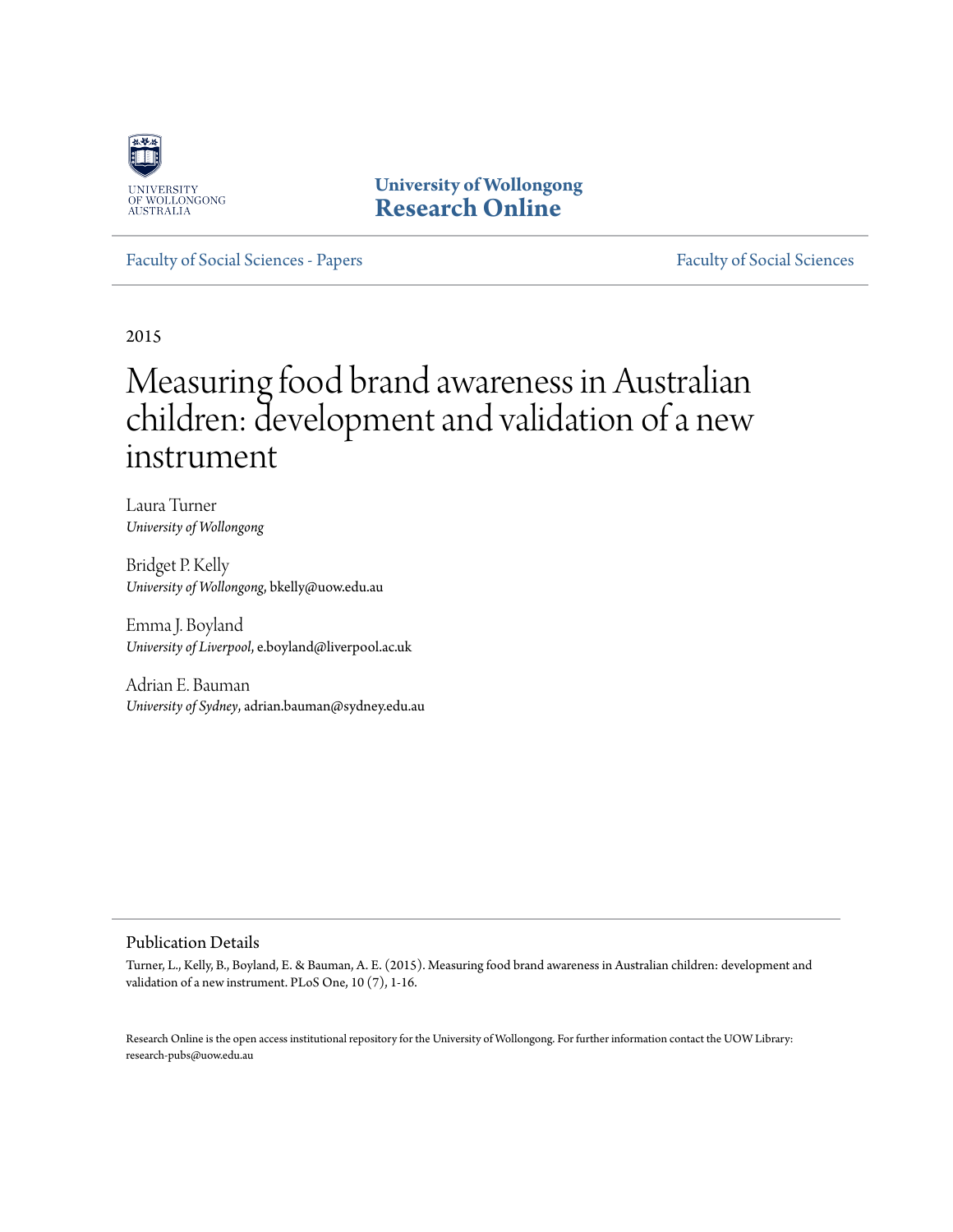# Measuring food brand awareness in Australian children: development and validation of a new instrument

#### **Abstract**

Background Children's exposure to food marketing is one environmental determinant of childhood obesity. Measuring the extent to which children are aware of food brands may be one way to estimate relative prior exposures to food marketing. This study aimed to develop and validate an Australian Brand Awareness Instrument (ABAI) to estimate children's food brand awareness. Methods The ABAI incorporated 30 flashcards depicting food/drink logos and their corresponding products. An abbreviated version was also created using 12 flashcards (ABAI-a). The ABAI was presented to 60 primary school aged children (7-11yrs) attending two Australian after-school centres. A week later, the full-version was repeated on approximately half the sample (n=27) and the abbreviated-version was presented to the remaining half (n=30). The test-retest reliability of the ABAI was analysed using Intra-class correlation coefficients. The concordance of the ABAI-a and full-version was assessed using Bland-Altman plots. The 'nomological' validity of the full tool was investigated by comparing children's brand awareness with food marketing-related variables (e.g. television habits, intake of heavily promoted foods). Results Brand awareness increased with age (p<0.01) but was not significantly correlated with other variables. Bland-Altman analyses showed good agreement between the ABAI and ABAI-a. Reliability analyses revealed excellent agreement between the two administrations of the full-ABAI. Conclusions The ABAI was able to differentiate children's varying levels of brand awareness. It was shown to be a valid and reliable tool and may allow quantification of brand awareness as a proxy measure for children's prior food marketing exposure.

#### **Keywords**

food, brand, awareness, australian, measuring, children, instrument, development, validation

#### **Disciplines**

Education | Social and Behavioral Sciences

#### **Publication Details**

Turner, L., Kelly, B., Boyland, E. & Bauman, A. E. (2015). Measuring food brand awareness in Australian children: development and validation of a new instrument. PLoS One, 10 (7), 1-16.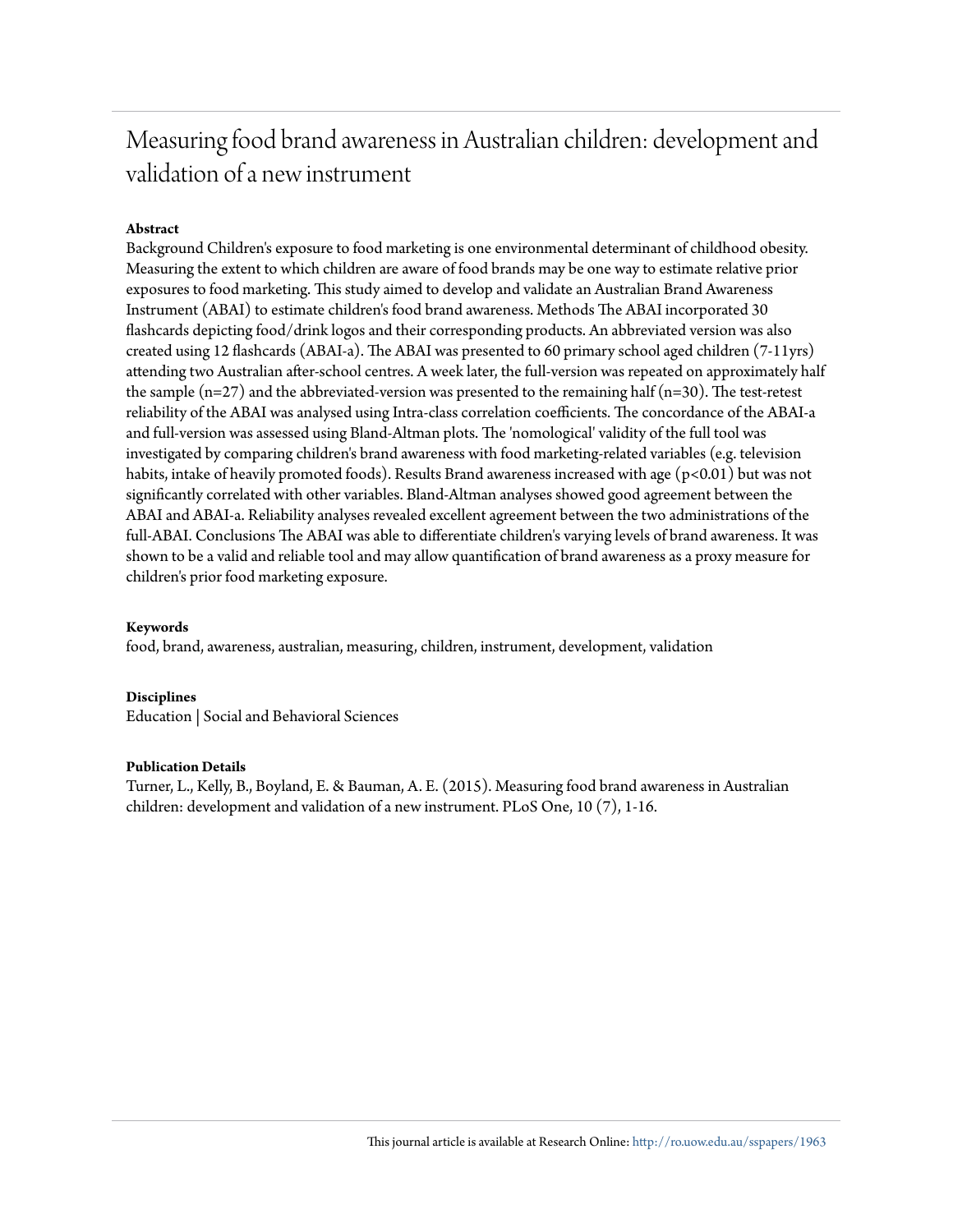

# **G** OPEN ACCESS

Citation: Turner L, Kelly B, Boyland E, Bauman AE (2015) Measuring Food Brand Awareness in Australian Children: Development and Validation of a New Instrument. PLoS ONE 10(7): e0133972. doi:10.1371/journal.pone.0133972

Editor: Jacobus van Wouwe, TNO, NETHERLANDS

Received: December 9, 2014

Accepted: July 3, 2015

Published: July 29, 2015

Copyright: © 2015 Turner et al. This is an open access article distributed under the terms of the [Creative Commons Attribution License,](http://creativecommons.org/licenses/by/4.0/) which permits unrestricted use, distribution, and reproduction in any medium, provided the original author and source are credited.

Data Availability Statement: Due to ethical restrictions, a de-identified dataset is available upon request from the University of Wollongong Ethics Committee for researchers who meet the criteria for access to confidential data. Interested researchers may contact: Ethics Officer, University of Wollongong, Ph: +6124221 3386, E: rso-ethics@uow.edu.au.

Funding: The authors have no support or funding to report.

Competing Interests: The authors have declared that no competing interests exist.

RESEARCH ARTICLE

# Measuring Food Brand Awareness in Australian Children: Development and Validation of a New Instrument

## Laura Turner<sup>1©</sup>, Bridget Kelly<sup>2©</sup>\*, Emma Boyland<sup>3‡</sup>, Adrian E. Bauman<sup>4‡</sup>

1 School of Health and Society, Faculty of Social Sciences, University of Wollongong, Wollongong, NSW, Australia, 2 Early Start Research Institute, Faculty of Social Sciences, University of Wollongong, Wollongong, NSW, Australia, 3 Department of Psychological Sciences, Institute of Psychology, Health and Society, University of Liverpool, Liverpool, United Kingdom, 4 Prevention Research Collaboration, Sydney School of Public Health, University of Sydney, Sydney, NSW, Australia

☯ These authors contributed equally to this work.

‡ These authors also contributed equally to this work.

bkelly@uow.edu.au

# Abstract

# **Background**

Children's exposure to food marketing is one environmental determinant of childhood obesity. Measuring the extent to which children are aware of food brands may be one way to estimate relative prior exposures to food marketing. This study aimed to develop and validate an Australian Brand Awareness Instrument (ABAI) to estimate children's food brand awareness.

# Methods

The ABAI incorporated 30 flashcards depicting food/drink logos and their corresponding products. An abbreviated version was also created using 12 flashcards (ABAI-a). The ABAI was presented to 60 primary school aged children (7-11yrs) attending two Australian afterschool centres. A week later, the full-version was repeated on approximately half the sample  $(n=27)$  and the abbreviated-version was presented to the remaining half  $(n=30)$ . The test-retest reliability of the ABAI was analysed using Intra-class correlation coefficients. The concordance of the ABAI-a and full-version was assessed using Bland-Altman plots. The 'nomological' validity of the full tool was investigated by comparing children's brand awareness with food marketing-related variables (e.g. television habits, intake of heavily promoted foods).

# Results

Brand awareness increased with age  $(p< 0.01)$  but was not significantly correlated with other variables. Bland-Altman analyses showed good agreement between the ABAI and ABAI-a. Reliability analyses revealed excellent agreement between the two administrations of the full-ABAI.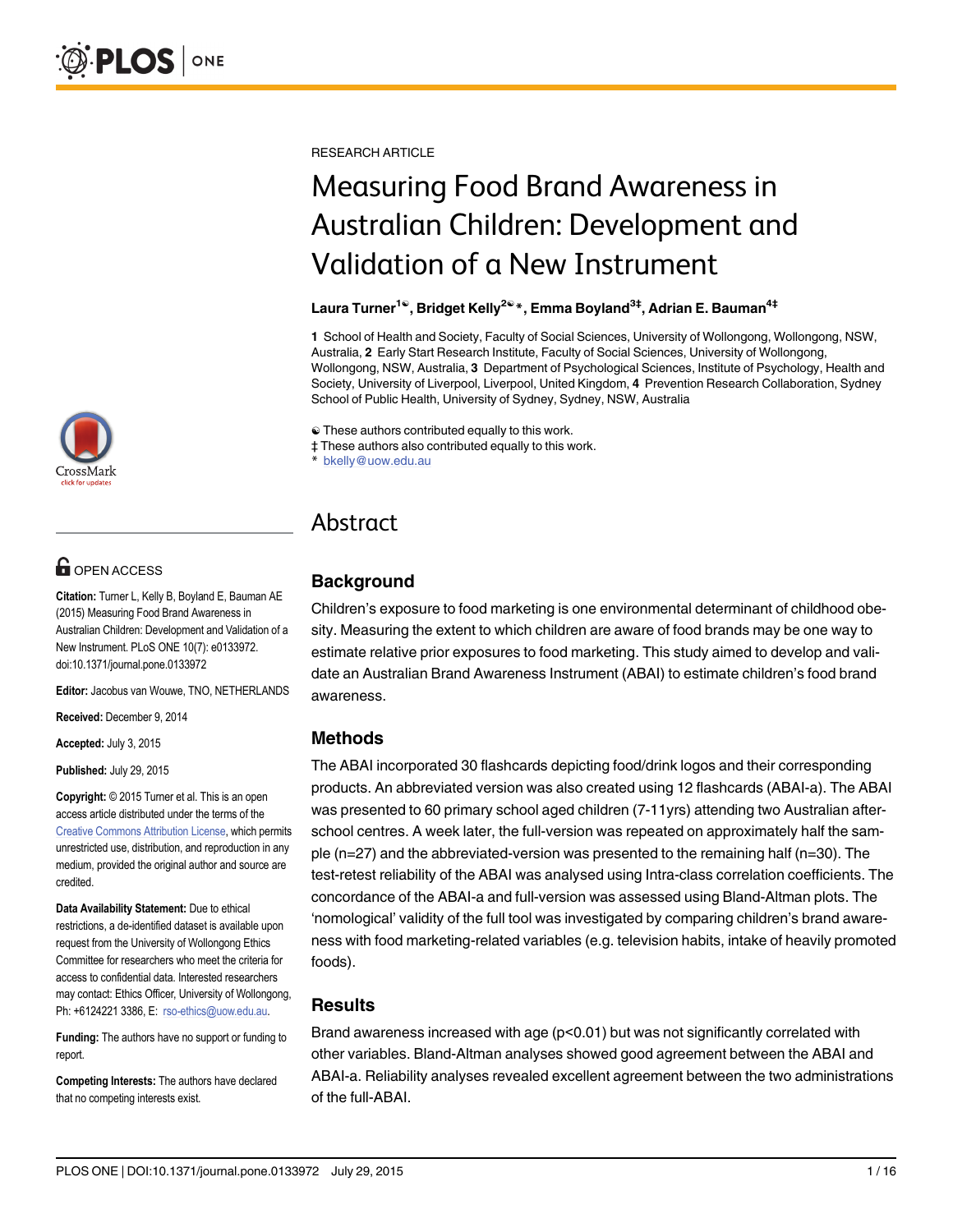### <span id="page-3-0"></span>**Conclusions**

The ABAI was able to differentiate children's varying levels of brand awareness. It was shown to be a valid and reliable tool and may allow quantification of brand awareness as a proxy measure for children's prior food marketing exposure.

# Introduction

Childhood obesity is a major public health issue in Australia and worldwide [[1\]](#page-16-0). One in four Australian children (2–17 years) are overweight or obese, based on measured data [[2\]](#page-16-0). In one decade, prevalence of overweight and obesity in Australian children nearly doubled: from 12% in 1985 to 20% in 1995 [\[1\]](#page-16-0). As these rapid increases in obesity prevalence cannot be attributed to genetic changes, research has progressively focused on the influence that environmental factors may have on weight gain [\[3\]](#page-16-0). Mass media has received increasing attention for its influence over the socio-cultural aspects of the food environment and a major component of this is the infiltration of pervasive food marketing into daily living  $[3, 4]$  $[3, 4]$  $[3, 4]$  $[3, 4]$ .

Increased prevalence of childhood obesity has paralleled rising levels of food marketing, typically dominated by unhealthy food products [\[5](#page-16-0)]. Research in several countries has identified that the product categories most commonly promoted to children include: confectionary, sweetened cereals, fast food, salted/savoury snacks and soft drinks (known as the 'big 5') [[4\]](#page-16-0). These promotions undermine government nutrition guidelines and provide conflicting messages regarding nutrition to children  $[5]$  $[5]$ . Consequently, restricting children's exposure to unhealthy food marketing is recognised as a global health priority, including by the United Nations [\[6\]](#page-16-0) and the World Health Organization [\[5](#page-16-0)]. Despite this, limited regulatory restrictions exist in most countries [\[7\]](#page-16-0).

Most child-directed food marketing campaigns take a 'branding' approach and the concept of 'brand awareness' is identified in health, marketing and psychology literature for its potential impact on children's food preferences and consumption behaviours [[8](#page-16-0)–[10](#page-16-0)]. The term 'branding' refers to a unique name or symbol that identifies the product of a seller and distinguishes it from that of competitors  $[8]$  $[8]$ . Food represents one of the most highly branded commodities, relative to other consumer items [[11](#page-16-0)]. It is the intent of marketers to build 'brand equity', defined as a 'set of assets linked to a brand name that add value to a brand'  $[8]$ . Brand awareness is considered to be one of the most valuable assets linked to a brand and represents a core component of brand equity [\[8\]](#page-16-0).

Brand awareness signifies an individual's recognition that a brand belongs to a specific product category as well as their ability to recall brand names  $[8]$  $[8]$ . Brand awareness in childhood may form the basis for product attitudes and preferences later in life [[12](#page-16-0)], and is a necessary circumstance for brand likeability and purchase requests to occur  $[13]$ . Empirical evidence also indicates that marketing exposure leads to changed preferences for, and choice of, related food brand as well as related food categories [[14](#page-16-0)]. This is important from a population nutrition perspective, whereby exposures to unhealthy food marketing can lead to population shifts towards unhealthy dietary patterns, rather than simply changes between brands within an unhealthy food category. Brand awareness, either as explicit awareness or in implicit memory, has been proposed as an initial and important response to marketing exposures, from which other attitudinal and behavioural responses (e.g. food consumption) develop  $[1]$ ).

Two mechanisms through which brand awareness is thought to impact on downstream responses to marketing exposure are that: (1) awareness provides an anchor to which other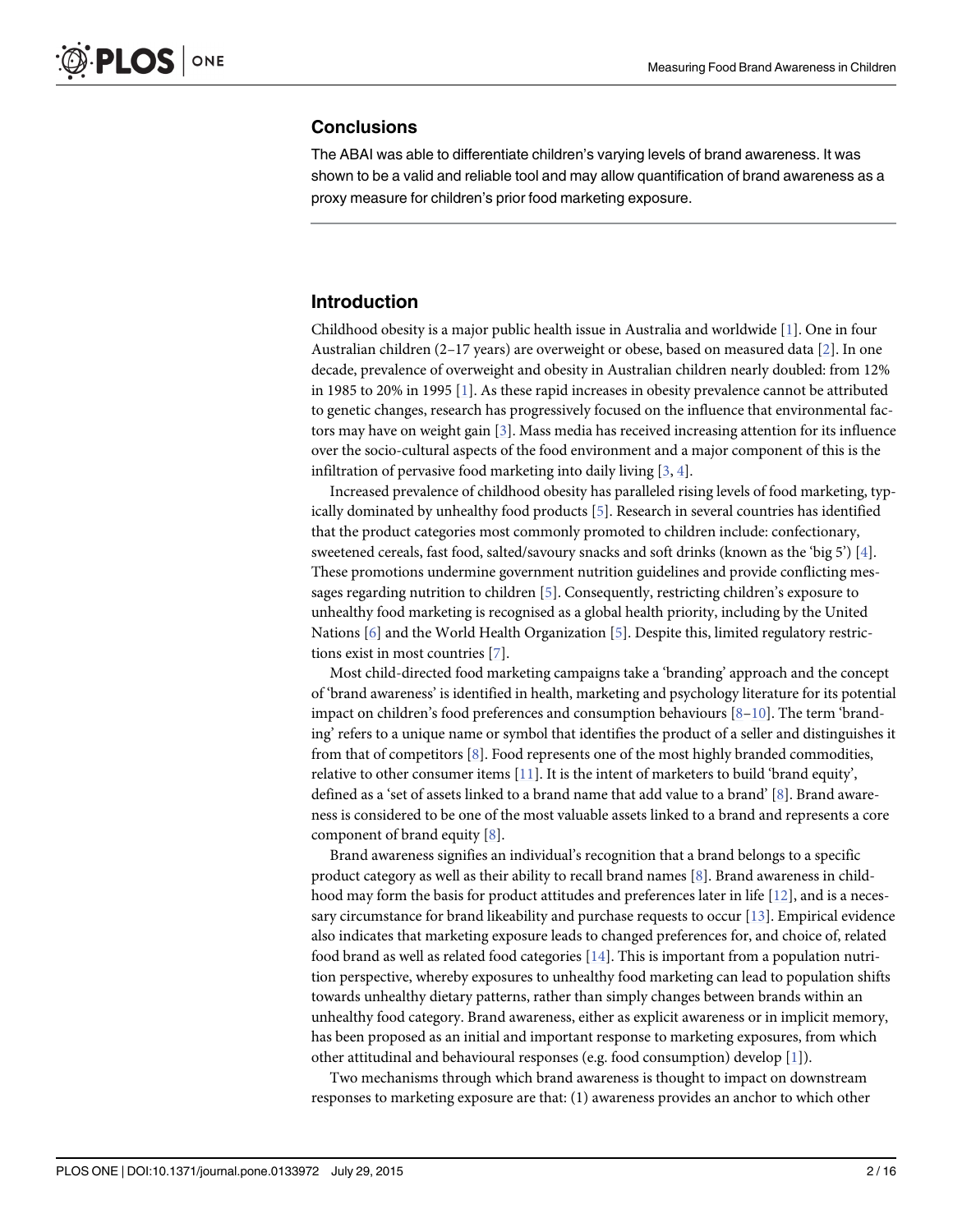<span id="page-4-0"></span>associations, such as positive product attributes and themes, can be attached; and (2) brand familiarity leads to liking and positive (affective) associations with the products [\[8](#page-16-0)].

The importance of brand familiarity on children's food preferences was clearly demonstrated in an experimental trial by Robinson et al in 2007. In this study, children ( $n = 63, 3-5$ years) were offered two paired samples of five identical foods/beverages, one at a time and asked to indicate which they preferred. One sample was wrapped in McDonalds packaging whilst the other was in plain packaging [[15](#page-16-0)]. Children significantly preferred the taste of foods and drinks if they thought they were from McDonalds, and this effect was even evident for carrots ( $p < 0.001$ ). The importance of brands as anchors for other associations is highlighted through the child-targeted themes in food promotions aimed at children, which commonly include aspects of humour, action-adventure, fantasy and fun [\[16,](#page-16-0) [17\]](#page-16-0).

Brand awareness may serve as a proxy measure of prior food marketing exposures, and may be predictive of future food choices and dietary habits [[12](#page-16-0)]. However, few instruments exist to quantify cumulative brand awareness in children. The International Brand Awareness Instrument (IBAI) was first proposed in the US by Forman et al  $[18]$  $[18]$  $[18]$ . The tool consisted of a flashcard quiz (comprising 30 brands) that contained a recall and recognition task. The recall task exposed children to a brand logo and asked them to identify the brand name. The recognition task displayed pictures of differing food/drink products and asked children to choose the corresponding product [\[18](#page-16-0)]. The IBAI has since been adapted in Italy [[19](#page-16-0)], Chile [[20](#page-16-0)] and India [\[21](#page-16-0)]; these studies used a shorter version of the tool (12-brands) to reduce participant burden [\[19](#page-16-0), [20,](#page-16-0) [21](#page-16-0)]. However, no thorough psychometric assessment of these tools has been conducted. While Franchin et al [\[19\]](#page-16-0) assessed the agreement between the abbreviated tool and the full tool, this study did not consider the validity of the full version independently. Further, while many heavily promoted food brands are available internationally, variations in food brands exist across countries so geographically-specific versions of the tool can be adapted to suit different contexts.

This study aimed to develop an instrument adapted from the IBAI, referred to as the Australian Brand Awareness Instrument (ABAI), and to assess its validity and reliability amongst Australian children aged 7–12 years. A secondary aim was to create a shorter version of the tool and determine its validity relative to the longer version. If appropriate, this will provide a tool with decreased participant burden for use in later, more representative population samples, to quantify brand awareness. The ABAI seeks to assess relative and cumulative food/drink brand awareness in children rather than assess children's awareness of any one particular brand. Relative brand awareness may be an indicator of children's food marketing exposures [\[22](#page-17-0)] and may predict behavioural responses to food marketing. This information serves to strengthen evidence on the association between food marketing exposures and behavioural responses, via a cascade of knowledge, affect and behaviour [\[10](#page-16-0)] and can contribute to policy discussions to limit children's exposure to unhealthy food marketing.

#### Methods

#### Selection of brands

With reference to previous IBAI studies  $[18–21]$  $[18–21]$  $[18–21]$  $[18–21]$  $[18–21]$ , we developed the ABAI paying attention to specific criteria when selecting the brands. Firstly, we identified food/drink brands that represented the 'big 5' categories of foods and beverages. The final version contained equal numbers from each of these categories. These brands had to be accessible in supermarkets in the Illawarra region. A candidate pool containing 50 brands was generated, which was subsequently sent to four dietitians with expertise in food marketing research, in order to verify the 'content'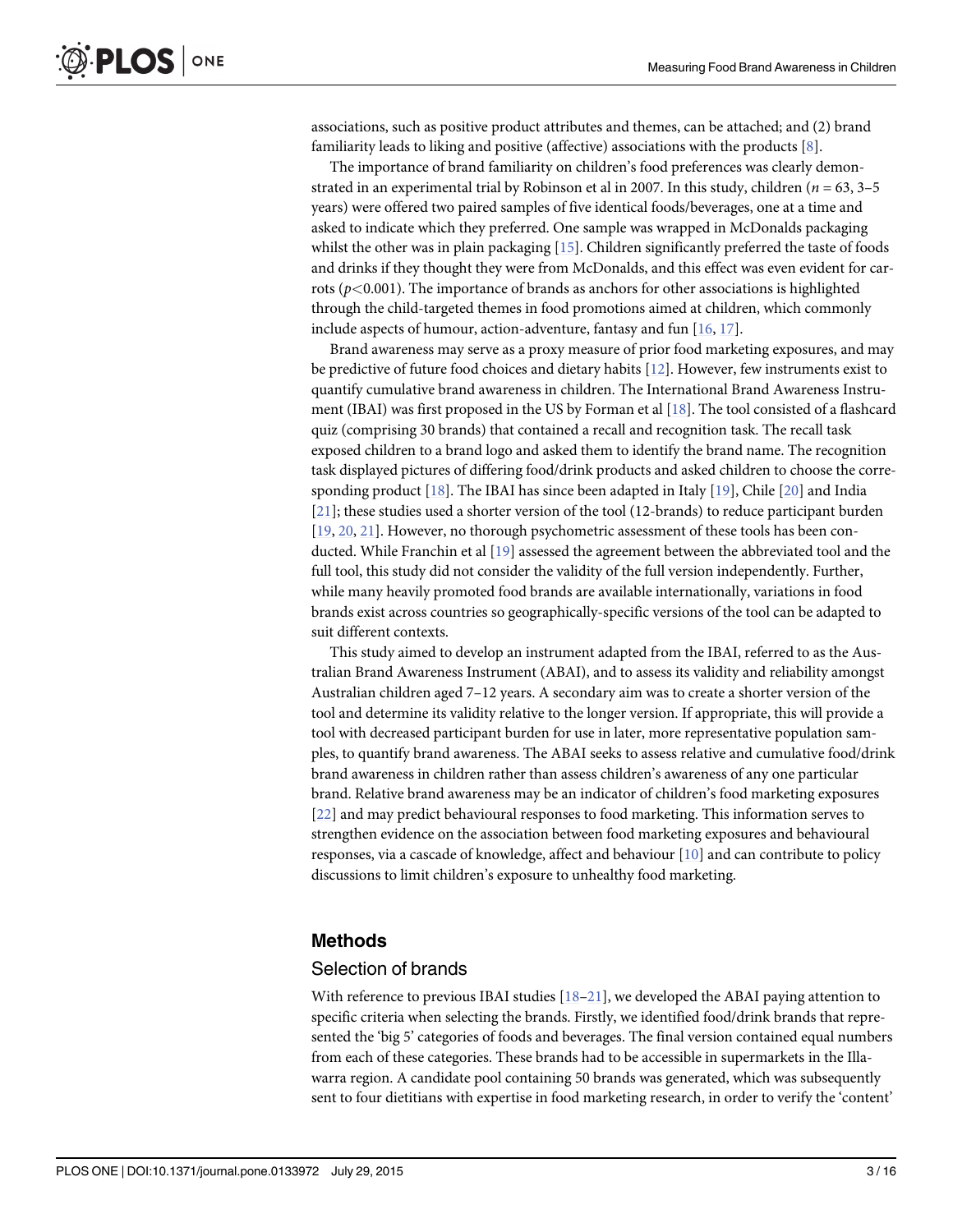<span id="page-5-0"></span>validity of the instrument. The list was reduced to 30 brands based on this feedback (see [S1](#page-15-0) [Table](#page-15-0)).

#### Instrument development

An age-appropriate instrument was developed using brand logos downloaded from company websites. These were de-identified by partially removing text from the logos using Adobe Photoshop CC v.12 software for Windows. Approximately 30% of included brands used a branded character instead of a logo; for example, Ronald McDonald was used instead of the golden arches symbol. The final tool used photographs of food and drinks, captured by the lead researcher (LT), to improve the authenticity of the recognition task. Four photographs were assigned to each brand (only one correct) for the recognition task. Researchers paid attention to the types of products contained in the recognition task and photos depicted only those foods that belonged to one of the 'big 5' products. In previous IBAI studies the selection of these products appeared arbitrary and not all could be categorised as a big 5 product. A sample flashcard can be found in [Fig 1.](#page-6-0)

The recall task was contained on one side of the flash card, and the recognition task on the other. All 30 flash cards (containing 30 brand images and 120 food/drink pictures) were printed and laminated on A4 paper, and remained as separate cards to allow them to be shown in varied order. Brands for the abbreviated ABAI (ABAI-a) were selected based on the response distribution of the first 23 children to complete the full ABAI during the first interview, in order to represent a similar distribution.

#### **Questionnaire**

A child questionnaire was designed to measure variables considered to be related to the measure of interest (brand awareness) and responses were used to assess the 'nomological' validity of the tool. The survey was developed by the investigators based on questions derived from the Schools Physical Activity and Nutrition Survey 2010 (SPANS) [[23\]](#page-17-0), and aimed to measure: i) basic demographic information (age, sex, postcode); ii) frequency of consumption of the 'big 5' foods and beverages (0 = never or rarely,  $1 = 1-2$  times a week,  $2 = 3-4$  times a week,  $3 = 5-6$ times a week,  $4 = 1$  time/day and  $5 = 2$  or more times/day); iii) amount of weekly TV viewing time (cumulative minutes/week), divided into commercial, non-commercial and pay TV, as well as additional TV-related variables, including the number of TVs in their household and frequency of watching TV whilst eating dinner; iv) frequency of supermarket attendance; and v) amount of weekly internet usage outside of school (cumulative minutes/week). The SPANS questionnaire was originally designed for self-completion by children aged from 11–12 years.

A parental questionnaire was developed using similar questions to the child questionnaire. We aimed for a parent-child paired sample, as the quality of self-report data is generally poorer for children younger than 14 years [\[24\]](#page-17-0).

# Sampling

Children were recruited from two after-school childcare centres in the Illawarra region of New South Wales, Australia. These two childcare centres represented two areas with varying levels of Socio-Economic Status (SES) (one medium/high and one low). A sample of 80 children aged 7–12 years was initially selected. This age group has been shown to understand the 'selling' intent of advertising. However, not all are able to understand its 'persuasive' intent and this age group attach more importance to branding when it comes to food selection [\[25,](#page-17-0) [26\]](#page-17-0). The sample size was based on a previous IBAI study [[20\]](#page-16-0) and allowed the sample to be split into two groups for the assessment of reliability and agreement between the ABAI and ABAI-a.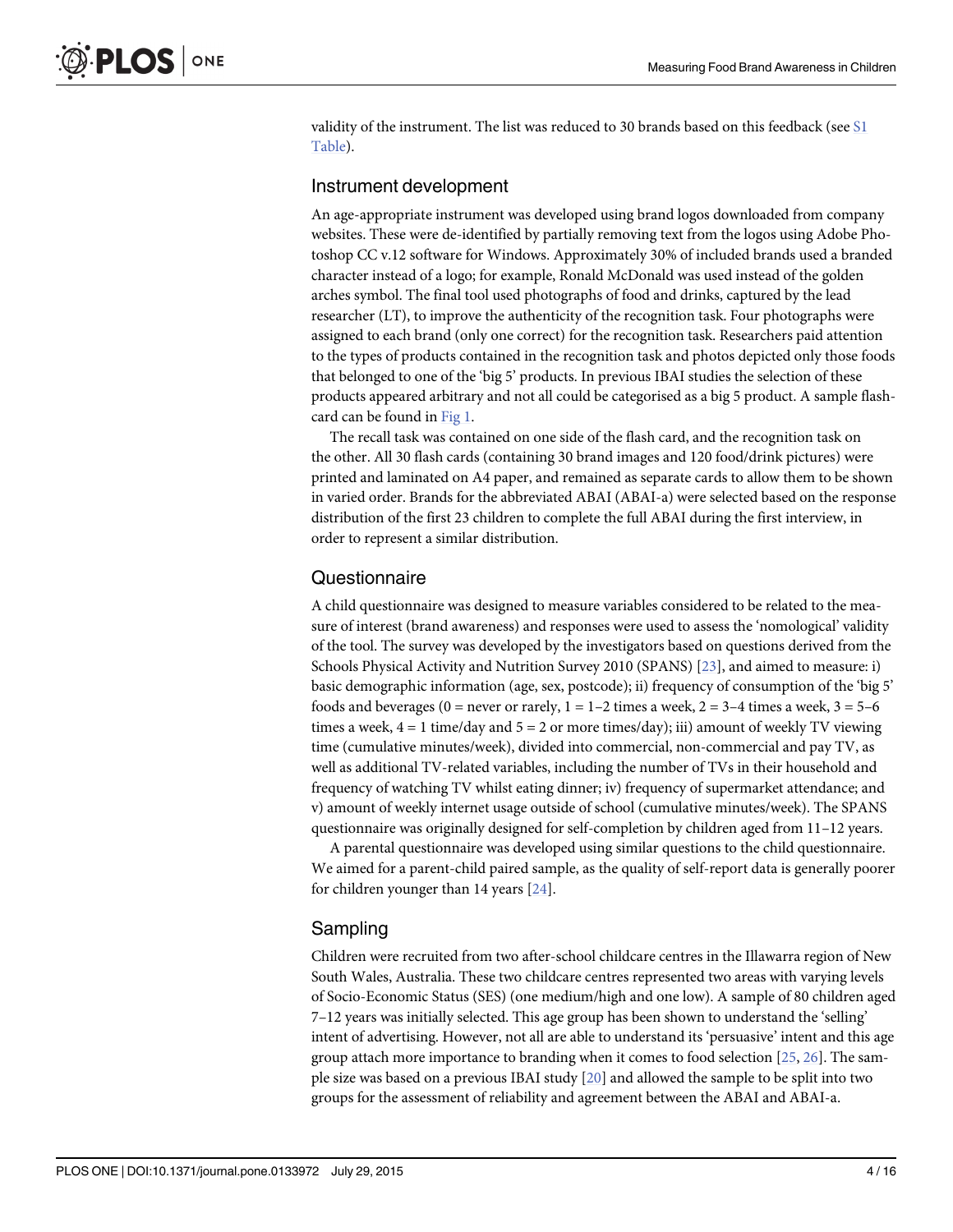<span id="page-6-0"></span>











[Fig 1. S](#page-5-0)ample flash card. doi:10.1371/journal.pone.0133972.g001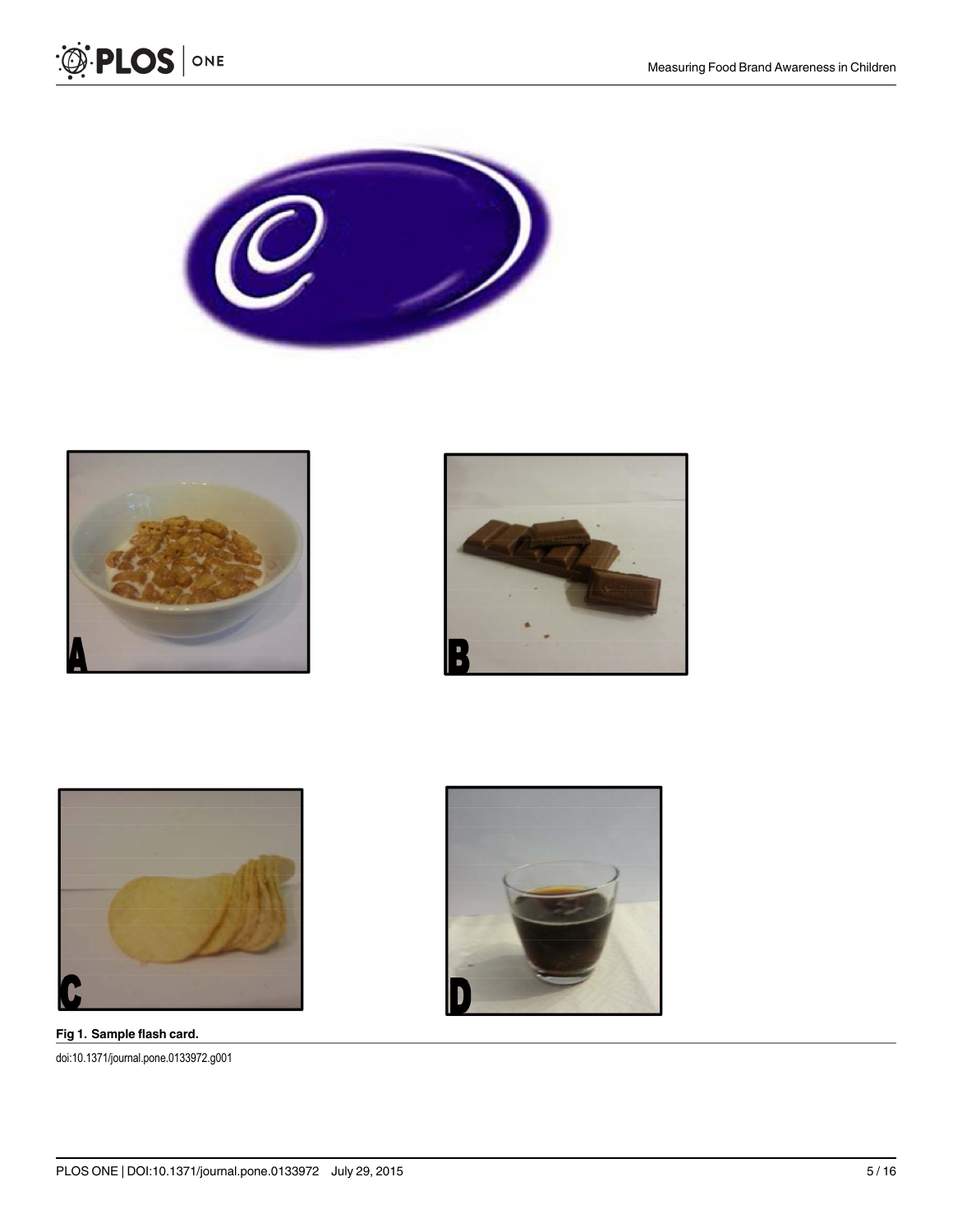## <span id="page-7-0"></span>**Procedures**

The full-ABAI was administered individually to children along with the questionnaire at Interview 1. Children for whom written parental consent was obtained, and who provided verbal consent at the time of the interview, were led away individually for interview purposes. Firstly, a practice card was presented to the children containing a non-food brand. Once the children understood testing procedures, they were told the rest of the cards contained food/drink brands. For the recall task, children were asked to identify the name of the brand. For the recognition task, children selected the picture they believed matched the brand. Children were marked based on their responses. The children were then required to complete the child questionnaire, which was read out by the researchers (LT and BK). This process took approximately 10 minutes.

Each child completed two interviews each, at least one week apart. The sample was divided in half and children were alternatively assigned to repeat the full ABAI ('reliability study') or the ABAI-a (to assess agreement between ABAI and ABAI-a). Interview 2 followed the same procedures as the first (excluding the child questionnaire) and took approximately 5 minutes to complete.

Ethical approval for the study was obtained from the University of Wollongong Human Research Ethics Committee. Written parent informed consent was required for participation, as well as child verbal consent (obtained from BK and/or LT) at the time of data collection. Approval number: HE14/136.

#### Statistical analyses

Analyses were conducted using IBM SPSS Statistical Software package version 21.0 for Windows (Armonk, NY: IBM Corp). The independent variables included: age, frequency of consumption of the 'big 5', amount of TV viewing (minutes/week) and other TV-related variables, frequency of supermarket attendance, and amount of internet usage (minutes/week). 'Total screen time exposure' was computed by combining the cumulative minutes/week of pay and commercial TV viewing and internet usage.

The frequency categories used for all ordinal variables in the questionnaire (frequency of consumption, watching TV while eating dinner, supermarket attendance) were collapsed into four broader categories (0 = Never or rarely,  $1 = At$  least weekly (1–4 times/week),  $2 = Almost$ daily (5–6 times/week), 4 = At least daily). An additional eating behaviour variable was created ('total consumption score') by adding together responses from this 4-item scale for the five food product categories. Using deciles of relative socio-economic disadvantage derived from Australian Bureau of Statistics (ABS) Socio-economic Indexes for Areas (SEIFA) [[27\]](#page-17-0), 'children's SES was computed based on their residential postcode. Children's SES and sex were used only to describe the study population and were not used in analyses of brand awareness given the aim of this study was psychometric testing of a tool rather than quantifying actual brand awareness. The dependent variable was brand awareness, divided into recall and recognition for each of the 'big 5' food products as well as total scores. The nomological validity analyses used brand awareness data obtained from Interview 1.

Normality of the data (based on the continuous brand awareness score variable) was confirmed using the Shapiro-Wilk test ( $p = 0.118$ ), therefore parametric tests were used for statistical analyses. A p-value of  $< 0.05$  was considered significant in the final analyses.

#### Brand awareness scores

Participants received one point for correctly identifying the brand logo (recall), which constituted precise identification of the brand name and/or branded character, and half a point for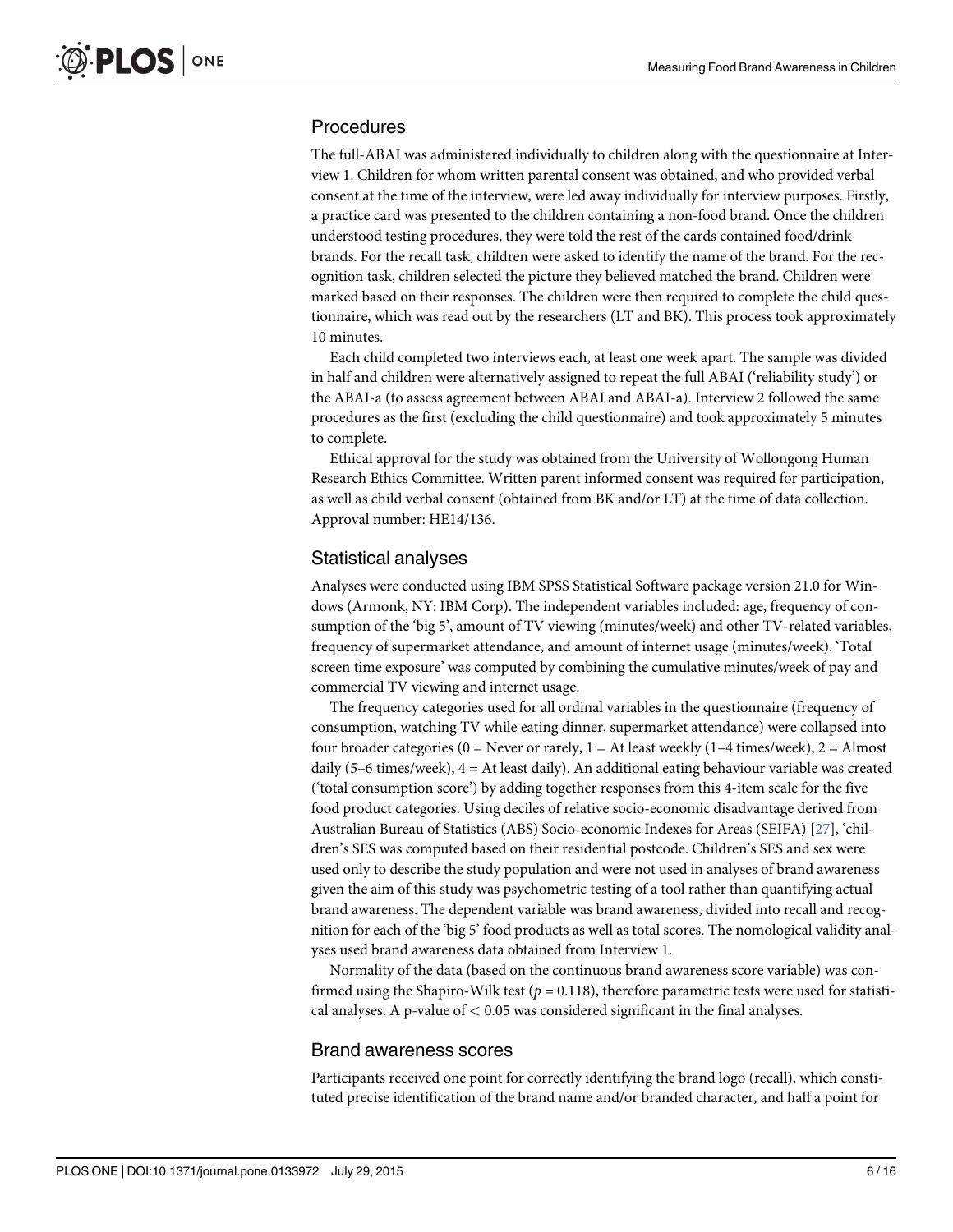<span id="page-8-0"></span>correctly matching the product type (recognition). This gave less weighting to the recognition task due to a 25% chance of randomly guessing the correct product with each trial. This scoring system gave a total possible composite multi-brand awareness score of 45 (30 for recall, 15 for recognition) for the full ABAI and 18 (12 for recall, 6 for recognition) for the ABAI-a.

# 'Nomological' validity of ABAI

Nomological validity measures a tool's correlation with variables that are expected to be related, as based on theoretical arguments. Brand awareness is expected to be a reflection of a child's prior food marketing exposure  $[12]$  $[12]$ , therefore variables that were predicted to be associated with brand awareness are exposure to forms of food marketing, of which TV advertising, point-of-purchase and packaging (from supermarket attendance), and internet-based marketing were included. Age was the key variable of interest as previous studies have consistently found that age is the most significant determinant of brand awareness, compared with other variables [[13](#page-16-0), [18](#page-16-0), [19](#page-16-0), [28](#page-17-0)].

Pearson's correlation coefficients were used to examine the relationship between brand awareness and the continuous variables of age, minutes of TV viewing/week (commercial, non-commercial and pay TV, separately), internet usage, total screen-time, number of TV's in the household and 'total consumption score' for the 'big 5' products.

One-way ANOVAs were used to explore differences in the mean brand awareness scores between children with varying consumption levels. This was completed for each of the 'big 5' categories; e.g. comparing if mean brand awareness scores for fast food brands (recall and recognition, separately and combined) differed between children with varying frequencies of fast food consumption. This test was also used for other ordinal, categorical variables using the same 4-point scale, including frequency of eating dinner while watching TV and supermarket attendance, to determine any between-group differences in mean brand awareness scores. A linear regression model was also used to assess whether a linear relationship existed between the variables of age, commercial TV viewing, consumption score and brand awareness.

# Agreement between the ABAI and ABAI-a

The consistency between the full-ABAI and ABAI-a was assessed by first multiplying scores from the ABAI-a by 2.5 for equivalence to the ABAI. The following statistical tests were used: i) Comparison of means using paired t-tests; ii) Pearson's Correlation Coefficients to assess the strength of a relationship between the scores for the ABAI-a and ABAI; and iii) Bland-Altman Limits of Agreement (LOA) plots, to assess the mean agreement between the two measurement tools using procedures outlined by Bland and Altman [\[29\]](#page-17-0).

# Reliability

The test-retest reliability of the full ABAI was assessed by comparing the consistency in responses from children who completed the full ABAI for Interviews 1 and 2. Intra-class Correlation Coefficients (ICC) were used, which analyse the consistency in results obtained between two differing trials using the same measurement tool [[30](#page-17-0)].

# Sensitivity analysis

Paired-samples t-tests were performed to assess any differences in the mean responses obtained from matched parents and child questionnaires for children's 'total cumulative TV viewing' and 'total internet usage'. One-way ANOVAs were used to assess any differences in children's mean brand awareness (from child interviews) for each of the 'big 5' categories and parent-reported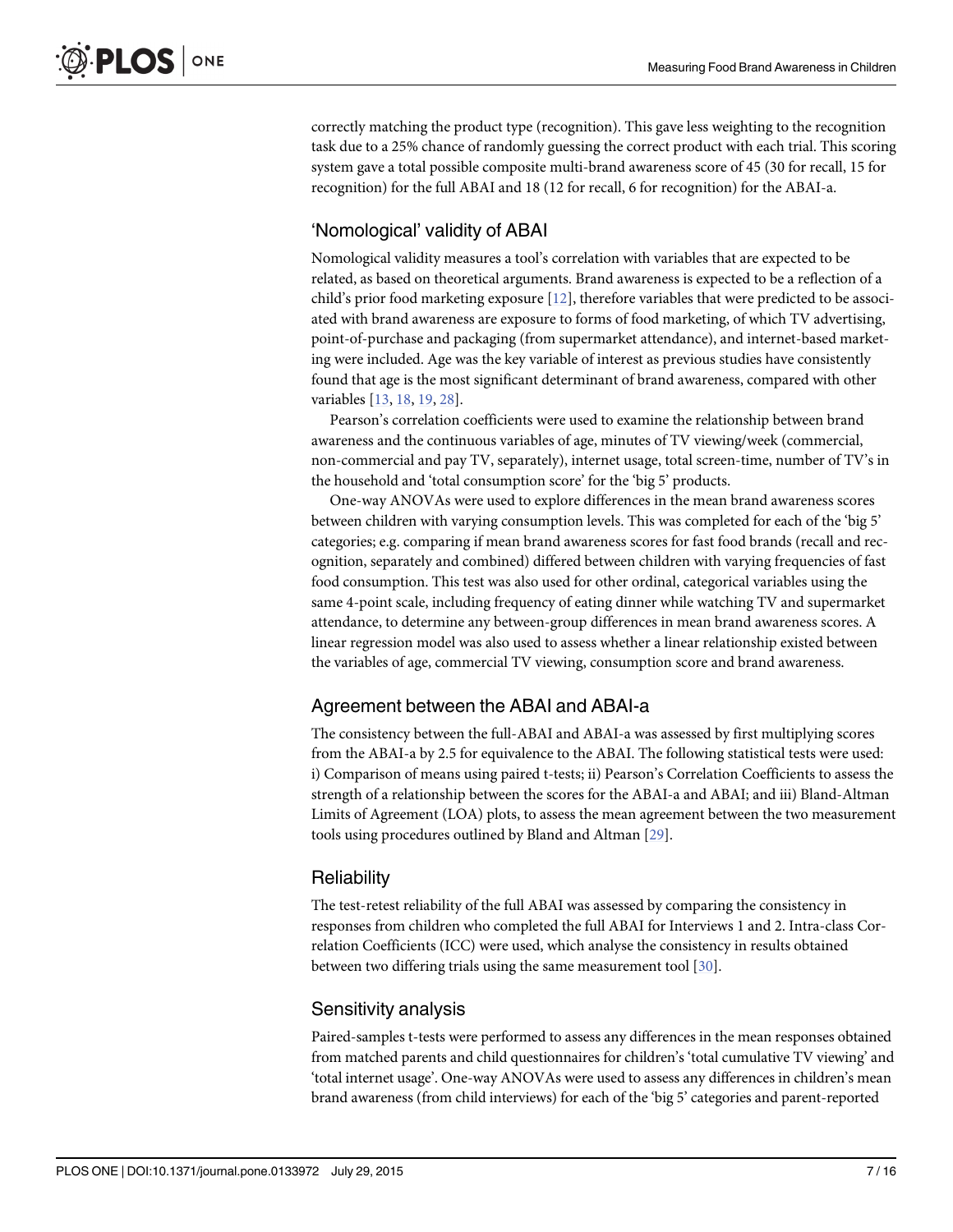<span id="page-9-0"></span>frequency of consumption. A composite 'frequency of consumption' score was created by adding together the frequency categories based on parent report and Pearson's Correlation Coefficients were used to measure the strength of a relationship between these scores and total brand awareness.

Total TV viewing, internet usage, and total screen-time were compared with brand awareness scores using Pearson's Correlation Coefficients. A one-way ANOVA was used to assess whether there were any differences in brand awareness between children who had differing frequencies of supermarket attendance, based on parent report. Linear regression was performed in order to determine whether a linear relationship existed between the variables of cumulative TV viewing, consumption score and brand awareness.

# **Results**

#### Sample characteristics

Of the 66 children (7–12 years) who returned signed parental consent, a total of sixty participated in at least one component of the study; one child was excluded due to a developmental delay, three refused to participate and two did not return to centres during data collection (91% child response rate). Consequently, our sample contained no twelve year olds. Data from 27 children were used for the reliability study and 30 children were used to assess the agreement between the short and long versions of the tool. Three participants only completed the first interview but were included in the 'nomological' validity analyses. Twenty-two parent questionnaires were received (37% parent response rate). However, one was excluded as they had not identified their child's name on the questionnaire.

The study population consisted of 35 boys (58%) and 25 girls (42%). The average age of participants was 8.4 years (SD =  $1.3$ ). Based on the ABS SEIFA scores (25), 52% of children were classified as being residents in average relative SES suburbs, 33% in low relative SES suburbs and 9% in high or very high relative SES suburbs.

#### ABAI response distribution

Children performed significantly better in the recognition (brand-product association) task compared to the recall (brand naming) task (mean number of correct responses = 22 vs. 14, respectively,  $p < 0.001$ ).

The mean scores for the recall and recognition tasks and for total brand awareness for each age category are shown in  $Table 1$ . Fast food was the most highly recalled (mean = 5.2,  $SD = 1.2$ ) and recognised (mean = 5.6,  $SD = 0.7$ ) 'big 5' product category ([Table 2\)](#page-10-0).

Based on the mean of the scores from children who completed the full ABAI for both Interviews 1 and 2 ( $n = 27$ ), children obtained significantly higher brand awareness scores in the second trial (mean = 26.5 vs. 29.6,  $p < 0.001$ ).

#### 'Nomological' validity

As expected, brand awareness scores significantly increased with age ( $r = 0.605$ ,  $p < 0.01$ ) [\(Table 1\)](#page-10-0). Based on the dietary intake data reported by children, no significant differences in total brand awareness scores were identified between the groupings derived from 'frequency of consumption' for any of the 'big 5' product categories (Fast Food (F  $(1, 58) = 0.719$ ,  $p = 0.400$ ), Sugary Cereals (F (3, 56) = 0.919,  $p = 0.437$ ), Salted Snacks (F (3, 56) = 2.356,  $p = 0.082$ ), Confectionary (F (3, 56) = 0.185,  $p = 0.906$ ), Sugary Drinks (F (3, 56) = 2.134,  $p = 0.106$ ). Similarly, no statistically significant differences were found for either recall or recognition, separately, of the 'big 5' brands and frequency of consumption for each of the products. The total composite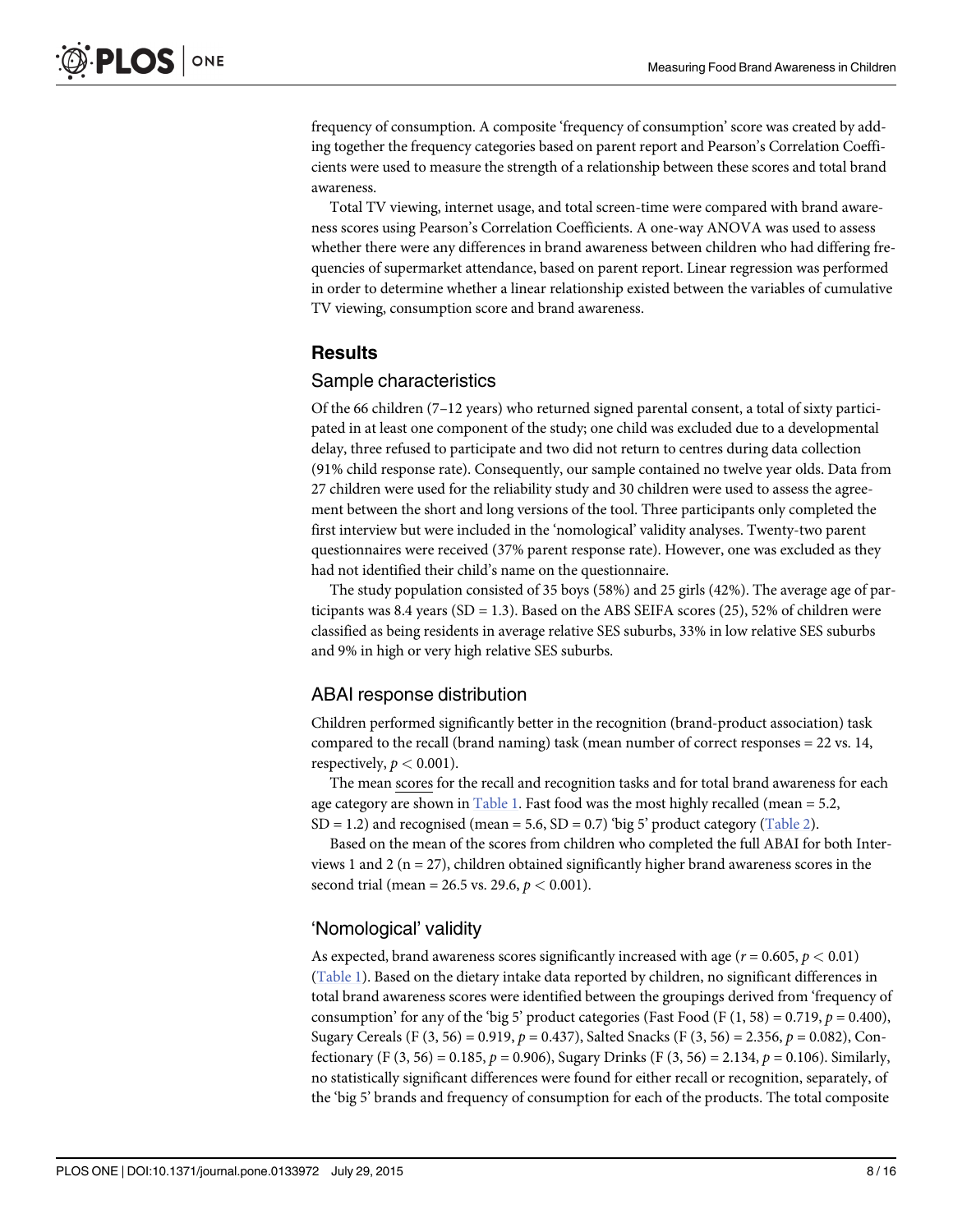<span id="page-10-0"></span>

| Age (Years)         | Recall Mean (SD)* | Recognition Mean $(SD)^{t}$ | <b>Total Brand Awareness Mean (SD)</b> |
|---------------------|-------------------|-----------------------------|----------------------------------------|
| $7(n=21)$           | 10.7(5.4)         | 9.8(2.3)                    | 20.3(7.0)                              |
| $8(n = 14)$         | 12.6(4.7)         | 10.1(1.6)                   | 22.8(6.0)                              |
| $9(n = 11)$         | 14.5(5.9)         | 10.9(3.0)                   | 25.5(8.8)                              |
| 10 ( <i>n</i> = 11) | 19.9(1.5)         | 12.8(2.0)                   | 32.7(6.4)                              |
| 11 $(n = 3)$        | 22.7(2.5)         | 13.7(1.0)                   | 36.3(3.5)                              |
| Total (60)          | 14.2(6.3)         | 10.8(2.5)                   | 25.0(8.4)                              |

[Table 1.](#page-9-0) Mean score of responses for the brand recall, brand recognition and total brand awareness for each age category.

♦Average scores for the brand naming task (1 point for each correct answer), maximum score 30

<sup>t</sup> Average scores for the brand-product association task (0.5 point for each correct answer), maximum score 15

doi:10.1371/journal.pone.0133972.t001

'frequency of consumption score' was not significantly correlated with total brand awareness  $(r = 0.094, p = 0.473).$ 

Pearson's correlational analyses revealed no significant relationships between total recall  $(r = -0.003, p = 0.981)$ , total recognition  $(r = -0.218, p = 0.094)$  or total brand awareness score  $(r = -0.47, p = 0.724)$  and cumulative minutes of commercial TV viewing per week. Similarly, no correlation was found between total recall ( $r = 0.018$ ,  $p = 0.888$ ), total recognition ( $r = 0.087$ ,  $p = 0.510$ ) or total brand awareness ( $r = 0.049$ ,  $p = 0.708$ ) and cumulative minutes of pay TV viewing per week. As expected there was no significant relationship between cumulative noncommercial TV viewing and total brand awareness ( $r = -0.117$ ,  $p = 0.374$ ). Brand awareness was not significantly correlated with the number of TVs in a child's household ( $r = 0.009$ ,  $p = 0.948$ , or cumulative minutes of internet usage per week ( $r = -0.085$ ,  $p = 0.516$ ). Even when total commercial TV (including pay TV) and internet usage were combined to represent total screen-time exposure, no correlation was found between this and total recall  $(r = -0.039,$  $p = 0.767$ ), total recognition ( $r = -0.148$ ,  $p = 0.259$ ) or total brand awareness ( $r = -0.055$ ,  $p = 0.675$ .

There were no differences in brand awareness scores based on frequency of eating dinner while watching TV (F  $(3, 56) = 0.372$ ),  $p = 0.774$ ) or frequency of supermarket attendance (F  $(2, 57) = 0.512$ ,  $p = 0.599$ ) ([Table 3](#page-11-0)). TV and food/drink consumption were not associated with the outcome of awareness in univariate linear regression models. Age was associated with the outcome of awareness (F1,58 = 30.70,  $p < 0.001$ ). Each year of age was associated with a 3.9 unit increase in awareness score. Age accounted for 35% of the variation in awareness score across the group.

|  |  | Table 2. Mean number of correct responses and mean score of responses for the recall and recognition tasks for each of the 'big 5' categories |  |
|--|--|-----------------------------------------------------------------------------------------------------------------------------------------------|--|
|  |  |                                                                                                                                               |  |

| <b>Big 5 Category</b> | Recall: mean number of correct responses (SD) | Recognition*: mean number of correct responses (SD) |
|-----------------------|-----------------------------------------------|-----------------------------------------------------|
| Fast Food             | 5.2(1.2)                                      | 5.6(0.7)                                            |
| Confectionary         | 3.0(1.6)                                      | 4.8(1.3)                                            |
| Sugary Drinks         | 2.9(2.0)                                      | 4.1(1.5)                                            |
| <b>Sugary Cereals</b> | 1.7(1.5)                                      | 3.6(1.5)                                            |
| <b>Salted Snacks</b>  | 1.3 (1.6)                                     | 3.4(1.5)                                            |

\* Each correct response for recognition allocated a score of 0.5

doi:10.1371/journal.pone.0133972.t002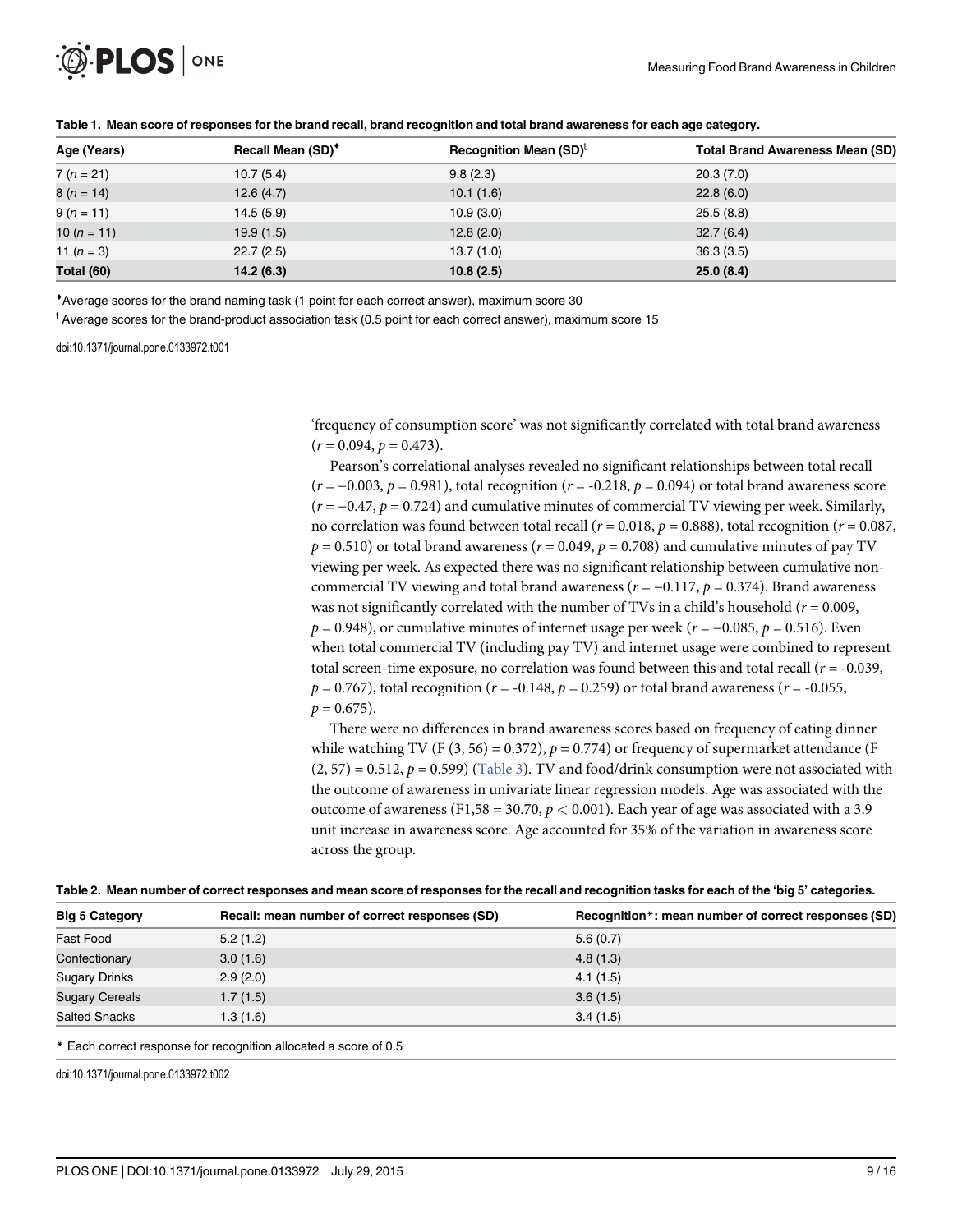<span id="page-11-0"></span>

#### [Table 3.](#page-10-0) Linear regression outputs.

| Variable               | Unstandardized <b>B</b> | t-value  | 95% CI           | $R^2$ | P value |
|------------------------|-------------------------|----------|------------------|-------|---------|
| Age                    | 3.884                   | 5.54     | 2.481, 5.288     | 0.346 | < 0.001 |
| TV viewing $T$         | $-0.002$                | $-0.821$ | $-0.008, 0.004$  | 0.011 | 0.415   |
| Internet usage         | $-0.002$                | $-0.703$ | $-0.009, 0.004$  | 0.008 | 0.485   |
| Total screen time      | $-0.001$                | $-0.560$ | $-0.006, -0.003$ | 0.005 | 0.578   |
| Food consumption score | 0.407                   | 0.971    | $-0.432.1247$    | 0.016 | 0.335   |

† Cumulative minutes per week

doi:10.1371/journal.pone.0133972.t003

#### Sensitivity analysis

Paired-samples t-tests revealed that there were statistically significant differences is the mean responses between the 21 parent and child questionnaires for 'total TV viewing' ( $p = 0.005$ ) and 'total internet usage' ( $p = 0.028$ ). Based on responses from the parent questionnaires, there were no statistically significant differences in child awareness of the 'big 5' products and parent-reported frequency of consumption for each of the 'big 5' product categories (Fast Food (F  $(1, 19) = 0.128$ ,  $p = 0.725$ ), Sugary Cereals (F  $(2, 18) = 1.783$ ,  $p = 0.197$ ), Salted Snacks (F  $(3, 17)$ )  $= 0.173$ ,  $p = 0.913$ ), Confectionary (F (3, 17) = 0.891,  $p = 0.466$ ), Sugary Drinks (F (2, 18) = 1.838,  $p = 0.188$ ). Similarly, there were no statistically significant difference in either recall or recognition of the 'big 5' brands and parent-reported frequency of consumption for each of the products. The total composite 'frequency of consumption' score, computed from parent data, was not significantly associated with children's total brand awareness scores ( $PCC = -0.056$ ,  $p = 0.815$ ).

There were no statistically significant correlations between children's total brand awareness and parent-reported TV viewing (PCC =  $0.056$ ,  $p = 0.813$ ), internet usage (PCC =  $0.257$ ,  $p = 0.274$ ) or total screen-time for children (PCC = 0.199,  $p = 0.400$ ). Nor were there any statistically significant differences in child brand awareness based on frequency of supermarket attendance (F  $(1, 18) = 0.463$ ,  $p = 0.505$ ), as reported by parents. Total screen time, and separately TV and Internet, were not associated with awareness outcome (all  $P > 0.05$ ) in univariate linear regression models (Table 3).

#### Relative validity

Bland-Altman plots were constructed to show the mean agreement between the two versions of the tool (full and abbreviated) for total recall, total recognition, total brand awareness including one outlier, and total brand awareness excluding one outlier ( $Fig 2$ ). The outlier was excluded based on the considerable difference (18.5 points) between the ABAI score obtained in Interview 1 and the equivalent ABAI-a score from Interview 2.

All plots display a positive mean difference between the ABAI-a and ABAI, indicating that the ABAI-a tended to give a higher estimate of brand awareness. [Table 4](#page-12-0) presents results of the agreement between the ABAI and ABAI-a. Overall, the two methods showed good agreement, as the mean of the differences for each plot were close to zero, indicating that the two ABAI versions were not systematically producing largely differing results. Additionally the percentage difference between the two methods was less than 4% of the ABAI mean for all measures, and at the group level, the ABAI-a had the tendency to overestimate total brand awareness by a mere 3% (when one considerable outlier was removed).

The 95% LOA show that at the individual level, the differences between the two methods were not exceptionally large. Overall the ABAI-a could underestimate total brand awareness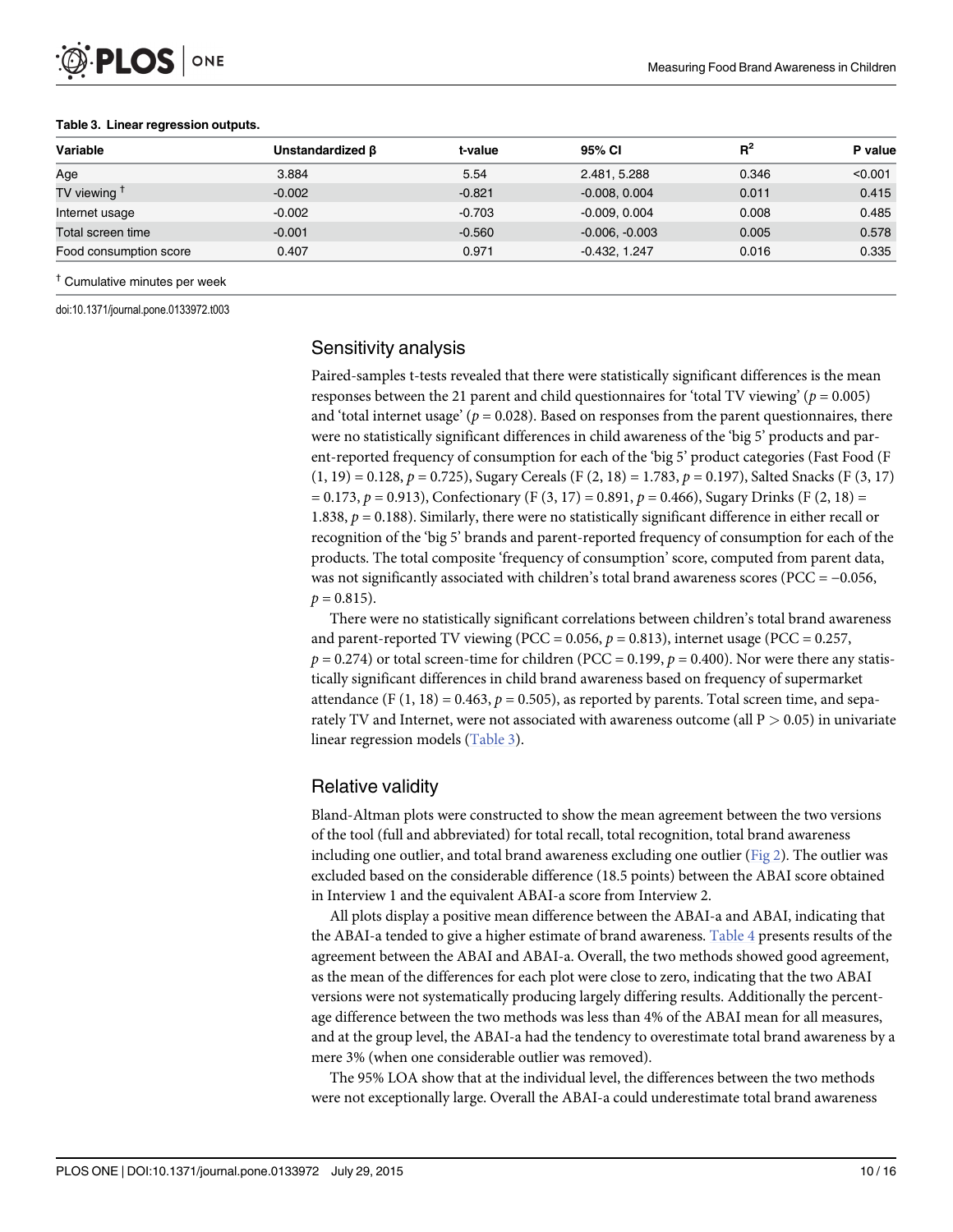

[Fig 2. B](#page-11-0)land-Altman plots assessing the validity of the ABAI-a v. the ABAI for recall, recognition and total brand awareness (with and without one outlier) among children (n 30) aged 7-11 yrs, Illawarra, Australia, July-Aug 2014. Plots show the mean difference (centre horizontal lines), and the 95% limits of agreement (dotted lines) for: (a) brand recall, (b) brand recognition, (c) total brand awareness (with outlier), (d) total brand awareness (outlier removed).

doi:10.1371/journal.pone.0133972.g002

| Table 4. Consistency between responses for the ABAI and ABAI-a. |  |
|-----------------------------------------------------------------|--|
|-----------------------------------------------------------------|--|

ONE

<span id="page-12-0"></span>**PLOS** I

| <b>Measure</b>                                 | Difference ABAI-a-ABAI Mean (SD) | $95\%$ LOA <sup>t</sup> | % difference |
|------------------------------------------------|----------------------------------|-------------------------|--------------|
| Recall                                         | 0.57(3.96)                       | $-7.20 - 8.34$          | 4.17%        |
| Recognition                                    | 0.38(2.174)                      | $-3.95 - 4.57$          | $2.90\%$     |
| <b>Total Brand Awareness</b>                   | 1.34(6.19)                       | $-10.78 - 3.47$         | 5.62%        |
| <b>Total Brand Awareness (without outlier)</b> | 0.75(5.36)                       | $-9.76 - 11.26$         | $3.09\%$     |

LOA—Limits of agreement; ABAI—Australian Food Brand Awareness

ŧ Mean difference ± 1.96 × SD of difference

ʈ (ABAI-a Mean—ABAI Mean/ABAI Mean)\*100

 $p < 0.05^*; p < 0.01^{**}$ 

doi:10.1371/journal.pone.0133972.t004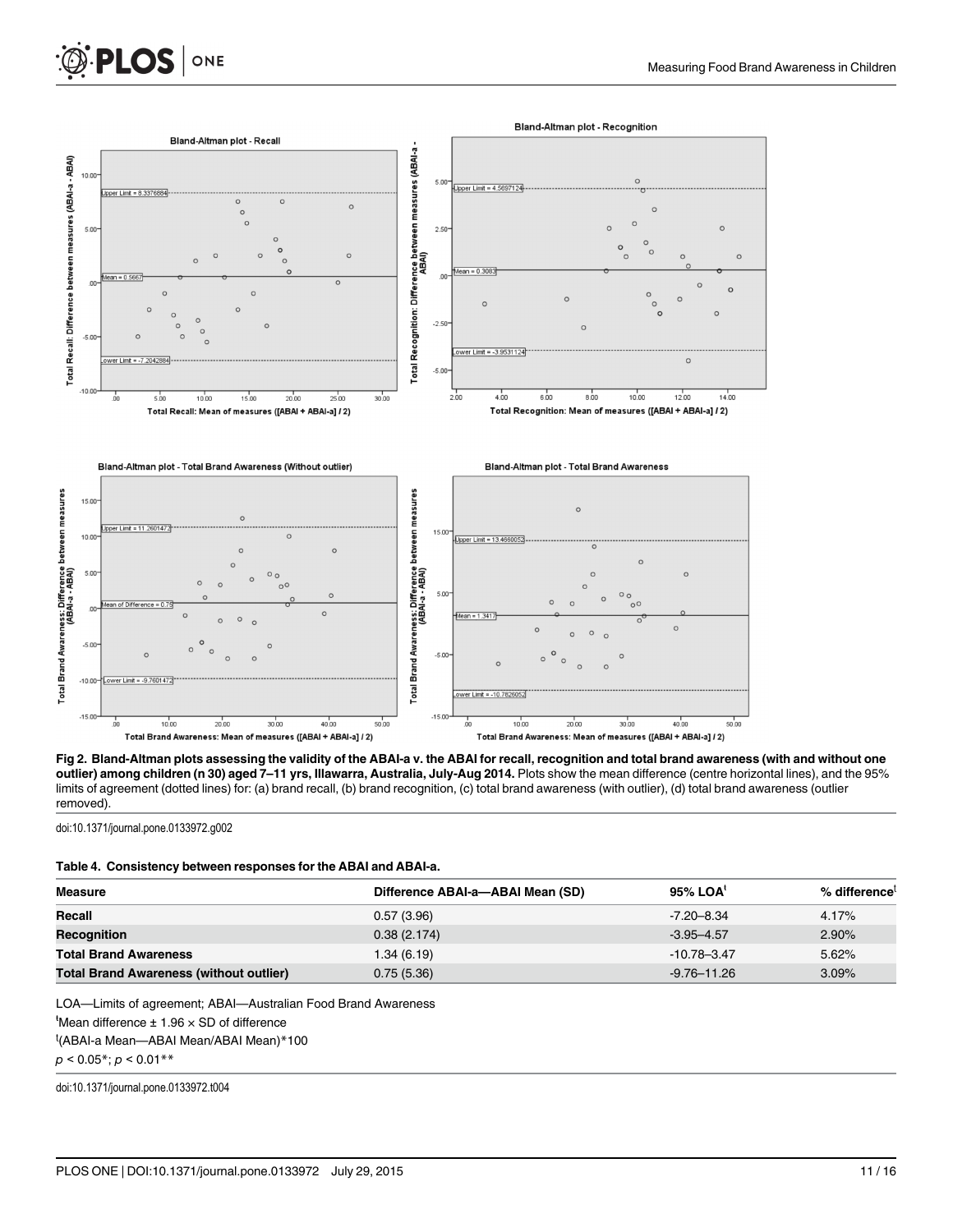<span id="page-13-0"></span>(with a total possible score of 45) by a maximum of 10 points and overestimate by a maximum of 11 points in 95% of the population. In terms of the recall task (total possible score of 30), the ABAI-a could overestimate recall scores by 8 and underestimate by 7 relative to the full ABAI, in 95% of the population. For recognition (total possible score of 15), the ABAI-a could overestimate recognition by 5 and underestimate by 4 relative to the full ABAI, in 95% of the population. In the case of the recall task ( $p = 0.001$ ) and total brand awareness scores ( $p < 0.05$ ), there was a slight tendency for the differences between the two methods to increase as mean brand awareness score increased.

Paired t-tests revealed that there was no statistically significant difference in the mean scores obtained from the two versions of the tool for the recall task ( $p = 0.440$ ), recognition task  $(p = 0.444)$ , or total brand awareness score  $(p = 0.244)$ . Pearsons Correlation Coefficients showed good to excellent correlation between the two versions of the tool, with regards to the recall task (PCC = 0.874,  $p < 0.01$ ), recognition task (PCC = 0.678,  $p < 0.01$ ), and total brand awareness (PCC = 0.784,  $p < 0.01$ ).

## **Reliability**

Table 5 shows the ICCs for recall, recognition and total brand awareness between the two administrations of the full ABAI. The ICCs revealed excellent test-retest reliability for detecting overall brand awareness, with a significant r value of 0.927 ( $p < 0.01$ ).

### **Discussion**

This study aimed to develop a tool for measuring food/drink brand awareness in Australian children, aged 7–12 years, as a proxy for their prior food marketing exposure, based on the existing International Brand Awareness Instrument  $[18-21]$  $[18-21]$  $[18-21]$  $[18-21]$  $[18-21]$ . The new ABAI was found to detect varying levels of brand awareness in this study population, both across age groups and also for food product categories. Consistent with previous IBAI studies  $[18-21]$  $[18-21]$  $[18-21]$  $[18-21]$ , the ABAI facilitated more correct responses for the recognition (product-association) task compared with the recall (brand naming) task.

Children were able to recall fast food brands at a higher frequency compared with other product categories, with 97% of participants being able to effectively identify brand names when presented with a modified Subway and McDonald's logo. This parallels results of previous research using similar logo recognition tasks [\[12,](#page-16-0) [31\]](#page-17-0), which also found high rates of recognition for fast food brands compared with other types of food/non-food related brands. This demonstrates the particular effectiveness of fast food marketing campaigns to engage children's attention and integrate brand information into memory. Content analyses of the extent and nature of TV food advertising have found that unhealthy food ads are dominated by fast food restaurants, which may explain children's high awareness of these products [\[32](#page-17-0)].

To address limitations in previous literature using brand awareness tools, the current study explored the validity and reliability of these tools. 'Nomological' validity analyses revealed conflicting findings. Consistent with previous research [\[12,](#page-16-0) [13,](#page-16-0) [18,](#page-16-0) [19,](#page-16-0) [33,](#page-17-0) [34\]](#page-17-0), brand awareness significantly increased with age, suggesting the effects of longer exposure to food marketing as

|  |  | Table 5. Test-retest reliability of the ABAI ( $n = 27$ ). |  |  |
|--|--|------------------------------------------------------------|--|--|
|--|--|------------------------------------------------------------|--|--|

| <b>Measure</b>               | First ABAI Mean (SD) | Second ABAI Mean (SD) | ICC(p value)     |
|------------------------------|----------------------|-----------------------|------------------|
| <b>Total Recall</b>          | 15.4 (7.03)          | 17.6 (6.90)           | 0.941(p < 0.01)  |
| <b>Total Recognition</b>     | 11.1(2.35)           | 12.0(2.20)            | 0.831(p < 0.01)  |
| <b>Total Brand Awareness</b> | 26.5(9.16)           | 29.6 (8.57)           | 0.927 (p < 0.01) |

doi:10.1371/journal.pone.0133972.t005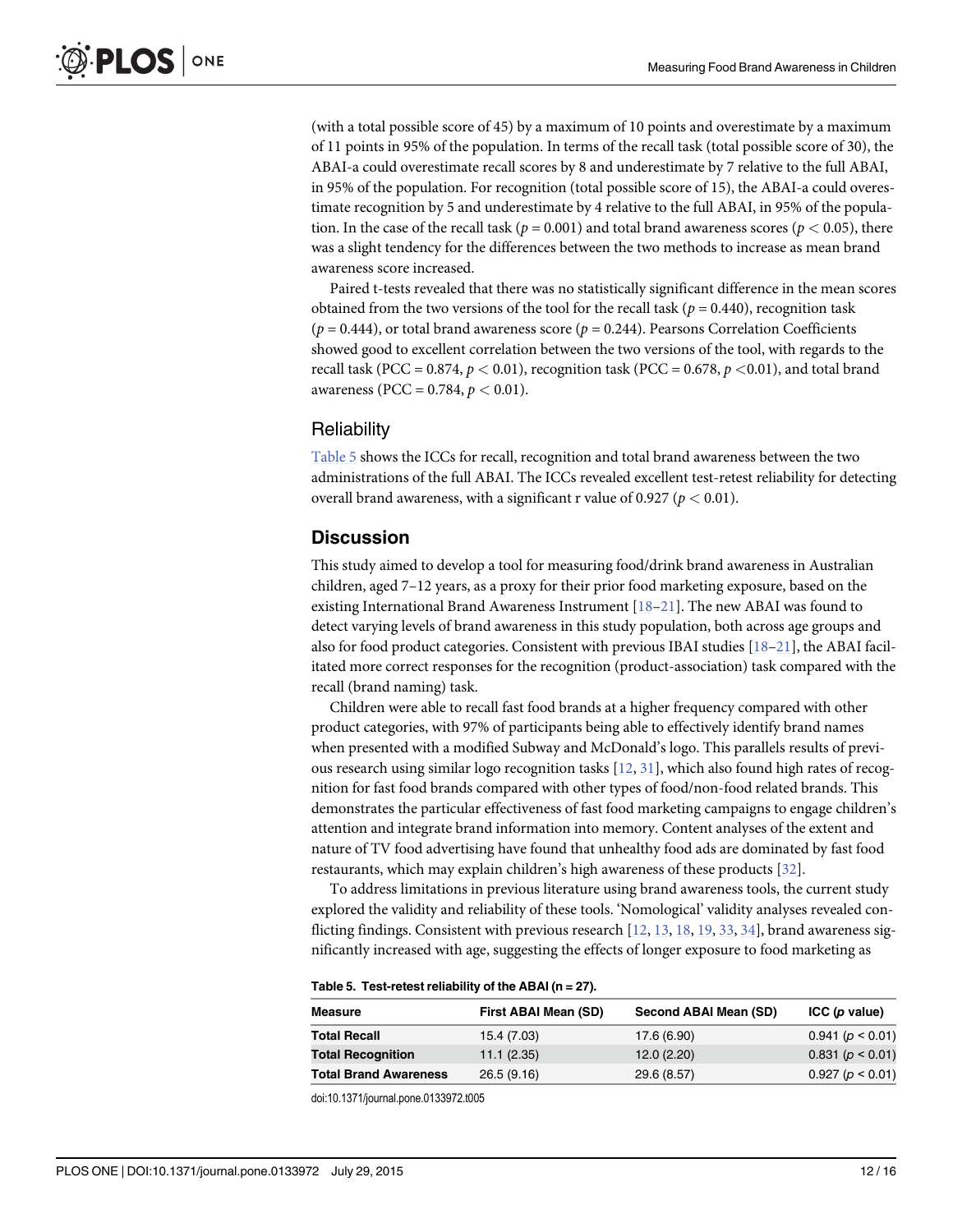<span id="page-14-0"></span>well as increased information processing abilities. This served as the main predictor of brand awareness.

As brand awareness is supposedly a reflection of food marketing exposure, it was expected that certain food-marketing related variables, including consumption of frequently promoted foods and TV viewing, would be related to brand awareness. No such associations were found. However, previous studies have similarly found no differences related to frequency of con-sumption of regularly promoted food products and brand awareness [\[28,](#page-17-0) [34\]](#page-17-0). Although children possess considerable influence over family purchases, parents remain the primary gatekeepers to a child's food intake  $[13]$  $[13]$ . Young children may not have the means to actually purchase food products themselves, and as such, studies investigating the persuasive effects of marketing on children often measure food product requests as opposed to actual eating behaviours [[13](#page-16-0)]. This may explain the lack of correlation between children's food brand awareness and their actual intake of these items.

Earlier correlational studies that have explored commercial TV exposure in relation to brand recognition have reported weak positive correlations ( $r = 0.16$ ,  $p < 0.05$ ) [\[13\]](#page-16-0) and differences in brand recognition with varying levels of TV exposures [[12,](#page-16-0) [35\]](#page-17-0). Conversely, recall has not been shown to be significantly correlated with TV exposure in 4–12 year olds within the literature, with amount of TV viewing only predicting brand recognition [\[13\]](#page-16-0). Our study found no relationship for any measure of brand awareness and TV viewing. While the sensitivity analyses using parent-derived data revealed a change in the direction of a relationship between these variables (from negative to a weak positive), these values were not significant, possibly due to a small parent sample (post-hoc power analyses revealed that a sample size of 76 was required to detect a significant relationship between these variables). This sample size was determined by dividing children into two groups of high/low commercial TV viewers based on parent report, using median split. The mean and standard deviation of brand awareness score for each of these groups was calculated. These values were entered into an online sample size calculator, with a power of 80% and alpha of 0.05.

Internet usage and total screen-time were not significantly correlated with brand awareness. Despite the fact that TV promotions are a dominant form of advertising, their prominence is declining [\[36\]](#page-17-0) and marketers use a wide-range of other promotional channels [[14](#page-16-0)]. Sensitivity analyses also indicate that there may have been issues with child responses for food marketingrelated variables.

The repeatability of the IBAI had not been explored in previous studies. The ICC values for the two administrations of the ABAI indicated moderate to excellent agreement between the two measures. However, the number of correct responses for the second interview was significantly higher than the first. It is probable that children were more conscious of brands they encountered in the week between administrations, facilitating more effective recall of the brand name from memory following the second exposure.

In line with previous studies, an abbreviated tool (ABAI-a) was created to reduce participant burden. Based on the Bland-Altman plots, the LOAs indicate that the differences between ABAI and the ABAI-a were not exceptionally large at the individual level. At the group level, the ABAI-a could estimate brand awareness within  $\pm$  6% of the full-version, for each of the measures of recall, recognition and total brand awareness. There was a slight tendency for the ABAI-a to overestimate total brand awareness compared with the full-version, which may be attributed to the same effects found in the reliability analysis (i.e. children were more attuned to branding at the second interview). Despite this, the ABAI-a showed good consistency with the full version of the tool.

There are some limitations of the present study. In terms of validity, the novel design of the ABAI makes it difficult to validate in ways other than assessing its 'content' validity or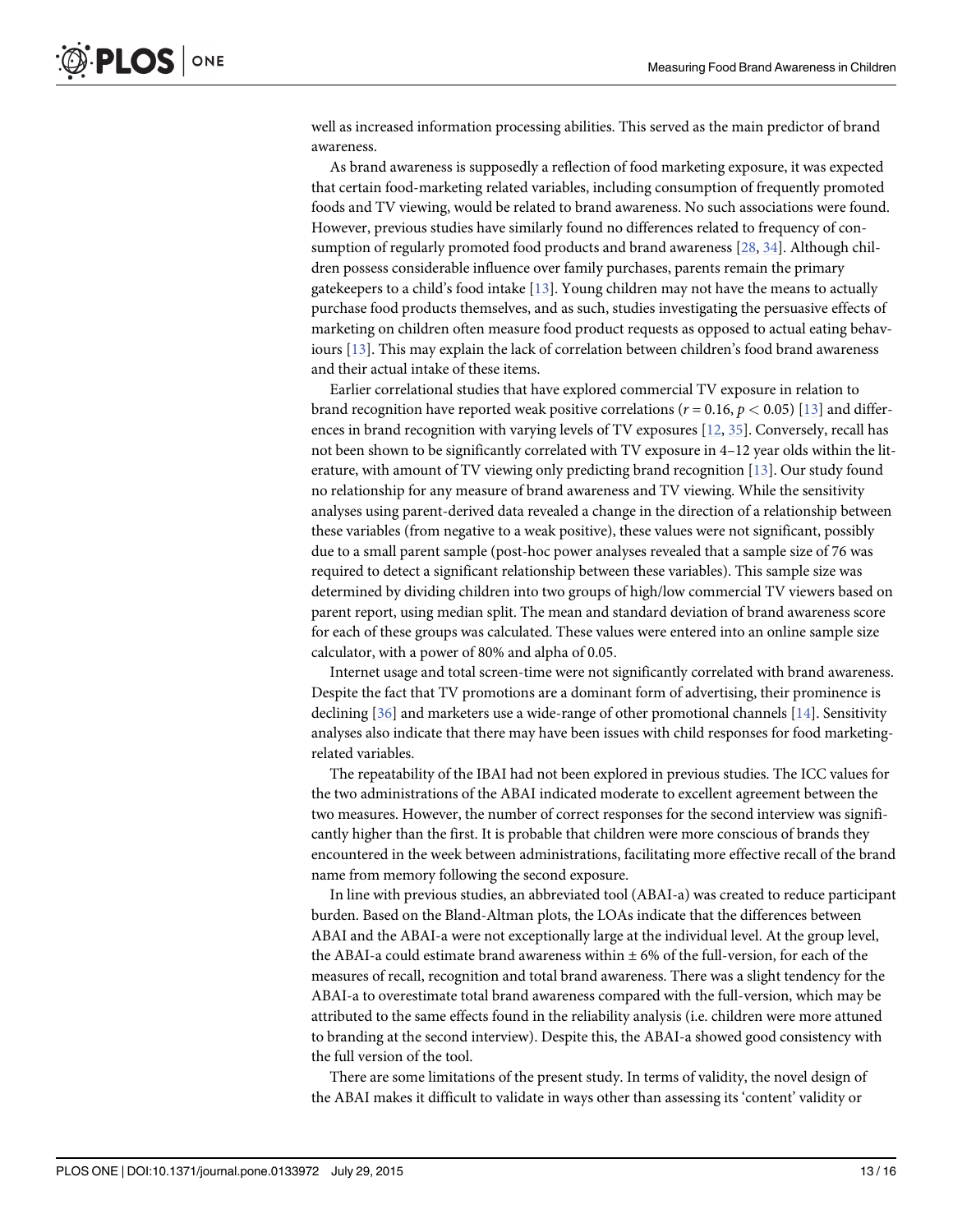<span id="page-15-0"></span>comparing brand awareness scores with variables expected to be associated, as seen with 'nomological' validity analyses. There is no 'gold standard' for measuring awareness with which to assess criterion validity. The arbitrary selection of brands also raises concern as there is no definitive list of brands heavily marketed to children in the Australian context. It is therefore possible that we may have left out brands that are popular and widely promoted within Australia. However, we addressed these concerns by having the list of brands validated with food marketing experts. The study sample did not aim to be representative of all 7–12 year old Australian children. However, the sample size (of both children and parents) used in the analysis of 'nomological' validity may have contributed to the unexpected lack of correlation in the results. In addition, the lack of specificity concerning the amount and nature of advertisements to which respondents had been exposed will have affected findings regarding TV viewing in relation to brand awareness. Although we separated viewing into commercial and non-commercial TV, we did not incorporate the exact time of day the viewing occurred, which would also affect the amount of TV advertising a child was exposed to [[37](#page-17-0)]. Similar to this, the nature of the websites the children viewed was not explored for internet usage. For practical purposes, we had to rely on child self-reporting their media usage and food consumption behaviours, and self-reported child data has been known to be potentially inaccurate [[24](#page-17-0)]. While we did attempt to control for inaccurate reporting by also considering parent report, few parents returned the written questionnaire.

Despite these issues, the tool was found to have excellent 'content' validity and good 'nomological' validity, based on the pattern of correlation between age and brand awareness scores, as well as excellent test-retest reliability. Additionally, the ABAI-a and ABAI demonstrated good consistency, especially at the group level. At the individual level there was a slight bias between the two methods, which could be explained by the fact that children seemed more attuned to the branding images during the second interview. Therefore, when factoring in this effect, the shorter version of the tool shows good agreement with the full version, and could be substituted in future trials. These tools are appropriate to be used in future descriptive studies to assess population brand awareness for children aged 7–12 years. Such population studies would give an indicator of children's cumulative and relative awareness of major food brands, and relationship with affective and behavioural outcomes may be explored. Additionally, the tool can be useful in experimental trials that expose groups of children to advertising conditions, as a measure of baseline brand awareness, to explore the impact of episodic exposure to promotions on food-related attitudes and choice. Such baseline awareness is likely an important modifier of responses to episodic marketing exposures. Developing instruments, such as the IBAI and ABAI, specific to each country, is important for studying the changes in our food environment, and elucidating the potential role that unhealthy food marketing has had in the rising prevalence of childhood obesity.

# Supporting Information

[S1 Table](http://www.plosone.org/article/fetchSingleRepresentation.action?uri=info:doi/10.1371/journal.pone.0133972.s001). The Australian Brand Awareness Instrument. \*\* The 12 brands and associated products included in the flash cards for the ABAI-a. (DOCX)

# Acknowledgments

Thank you to Sidonie Vermont for her assistance in undertaking interviews with children. Many thanks also to the children, parents and after-school care centres who participated in the study.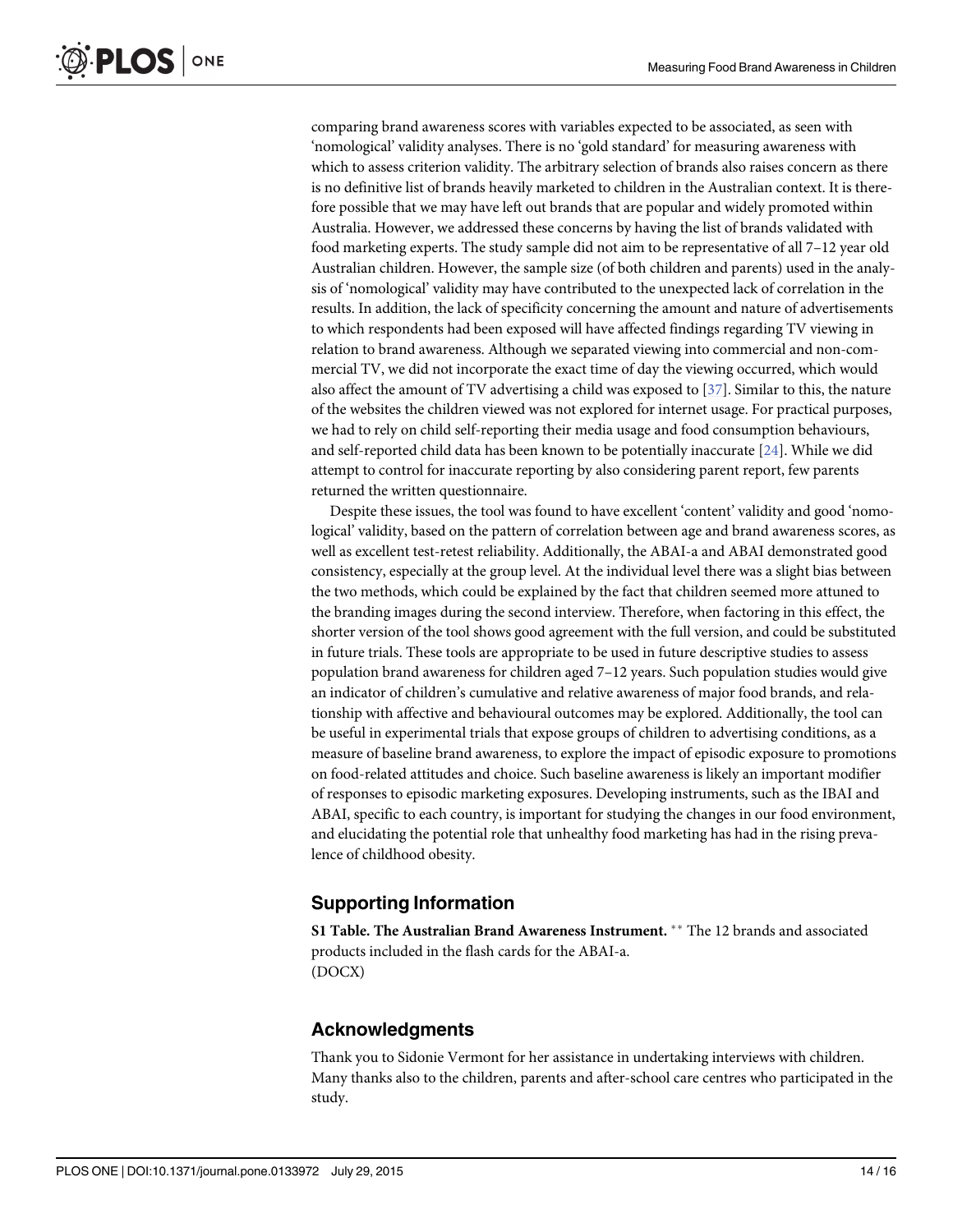# <span id="page-16-0"></span>Author Contributions

Conceived and designed the experiments: LT BK EB AEB. Performed the experiments: LT BK. Analyzed the data: LT BK. Wrote the paper: LT BK EB AEB.

#### References

- [1.](#page-3-0) Lobstein T, Baur L, Uauy R for the IOTF Childhood Obesity Working Group (2004) Obesity in children and young people: a crisis in public health. Obes Rev 5(1):4–85
- [2.](#page-3-0) Australian Bureau of Statistics (07 June 2013) Australian Health Survey: updated results, 2011–2012. Available: [http://www.abs.gov.au/ausstats/abs@.nsf/Lookup/4364.0.55.003main+features12011-](http://www.abs.gov.au/ausstats/abs@.nsf/Lookup/4364.0.55.003main+features12011-2012) [2012.](http://www.abs.gov.au/ausstats/abs@.nsf/Lookup/4364.0.55.003main+features12011-2012) Accessed 15 March 2014.
- [3.](#page-3-0) Swinburn B, Egger G, Raza F (1999) Dissecting obesogenic environments: the development and application of a framework for identifying and prioritizing environmental interventions for obesity. Prev Med 29(6):563–570 PMID: [10600438](http://www.ncbi.nlm.nih.gov/pubmed/10600438)
- [4.](#page-3-0) Harris J, Pomeranz J, Lobstein T, Brownell K (2009) A crisis in the marketplace: how food marketing contributes to childhood obesity and what can be done. Annu Rev Public Health, 30(1):211–225
- [5.](#page-3-0) World Health Organization (2010) Set of recommendations on the marketing of foods and non-alcoholic beverages to children. Available: [http://whqlibdoc.who.int/publications/2010/9789241500210\\_eng.pdf.](http://whqlibdoc.who.int/publications/2010/9789241500210_eng.pdf) Accessed 15 March 2014
- [6.](#page-3-0) United Nations (2010) Private sector should stop marketing unhealthy foods to children, urges secretary-general in message to meeting on non-communicable diseases. Available: [http://www.un.org/](http://www.un.org/News/Press/docs/2014/sgsm16013.doc.htm) [News/Press/docs/2014/sgsm16013.doc.htm](http://www.un.org/News/Press/docs/2014/sgsm16013.doc.htm). Accessed 16 March 2014
- [7.](#page-3-0) World Health Organization (2012) A comprehensive global monitoring framework, including indicators, and a set of voluntary global targets for the prevention and control of non-communicable diseases. Available: [http://www.who.int/nmh/events/2012/discussion\\_paper3.pdf](http://www.who.int/nmh/events/2012/discussion_paper3.pdf). Accessed 16 March 2014
- [8.](#page-3-0) Aaker D (1991) Managing brand equity: Capitalizing on the value of a brand name. New York: The Free Press. 224 p.
- 9. Connor S (2006) Food-related advertising on preschool television: Building brand recognition in young viewers. Pediatrics 118:1478–1485 PMID: [17015538](http://www.ncbi.nlm.nih.gov/pubmed/17015538)
- [10.](#page-3-0) Kelly B, King L, Chapman K, Boyland E, Bauman A, Baur L (2015) A hierarchy of food promotion effects: identifying methodological approaches and knowledge gaps. J Pub Health, 105(4):86.
- [11.](#page-3-0) Story M, French S (2004) Food advertising and marketing directed at children and adolescents in the US. Int J Behav Nutr Phys Act 1(1):3 PMID: [15171786](http://www.ncbi.nlm.nih.gov/pubmed/15171786)
- [12.](#page-3-0) Fischer P, Schwartz M (1991) Brand logo recognition by children aged 3 to 6 years. JAMA, 266 (22):31–45
- [13.](#page-3-0) Valkenburg P, Buijzen M (2005) Identifying determinants of young children's brand awareness: Television, parents and peers. J Appl Dev Psychol, 26(4):456–468
- [14.](#page-3-0) Cairns G, Angus K, Hastings G, Caraher M(2013) Systematic reviews of the evidence of the nature, extent and effects of food marketing to children. A retrospective summary. Appetite, 62:209 doi: [10.](http://dx.doi.org/10.1016/j.appet.2012.04.017) [1016/j.appet.2012.04.017](http://dx.doi.org/10.1016/j.appet.2012.04.017) PMID: [22561190](http://www.ncbi.nlm.nih.gov/pubmed/22561190)
- [15.](#page-4-0) Robinson T, Borzekowski D, Matheson D, Kraemer H (2007) Effects of fast food branding on young children's taste preferences. Arch Pediatr Adolesc Med, 161(8):792–797 PMID: [17679662](http://www.ncbi.nlm.nih.gov/pubmed/17679662)
- [16.](#page-4-0) Roberts M, Pettigrew S (2007) A thematic content analysis of children's food advertising. IJA, 26 (3):357
- [17.](#page-4-0) Boyland E, Harrold J, Kirkham T, Halford J(2012) Persuasive techniques used in television advertisements to market foods to UK children. Appetite, 58(2): 658–664 doi: [10.1016/j.appet.2011.11.017](http://dx.doi.org/10.1016/j.appet.2011.11.017) PMID: [22133361](http://www.ncbi.nlm.nih.gov/pubmed/22133361)
- [18.](#page-4-0) Forman J, Halford J, Summe H, MacDougall M, Keller K e (2009) Food branding influences ad libitum intake differently in children depending on weight status. Results of a pilot study. Appetite, 53(1):76–83
- [19.](#page-4-0) Franchin L, Zobec F, Ghidina M, Stefanini G, Berchialla P, Gregori D (2012) Measuring brand awareness as a component of eating habits in children: the development of the IBAI (International Brand Awareness Instrument) Italian version. Progress in Nutrition 2012, 14(2):132–140
- [20.](#page-4-0) Vecchio M, Berchialla P, Didier N, Cayul O, Valdenegro D, Ghidina M, et al. (2013) The IBAI instrument to assess brand awareness toward food in children: the Chile adaptation. Open Obes J, 5(1):30–35
- [21.](#page-4-0) Vecchio M, Ghidina M, Gulati A, Berchialla P, Paramesh E, Gregori D (2014) Measuring brand awareness as a component of eating habits in Indian children: The development of the IBAI questionnaire. Indian J Pediatr, 81(1):23